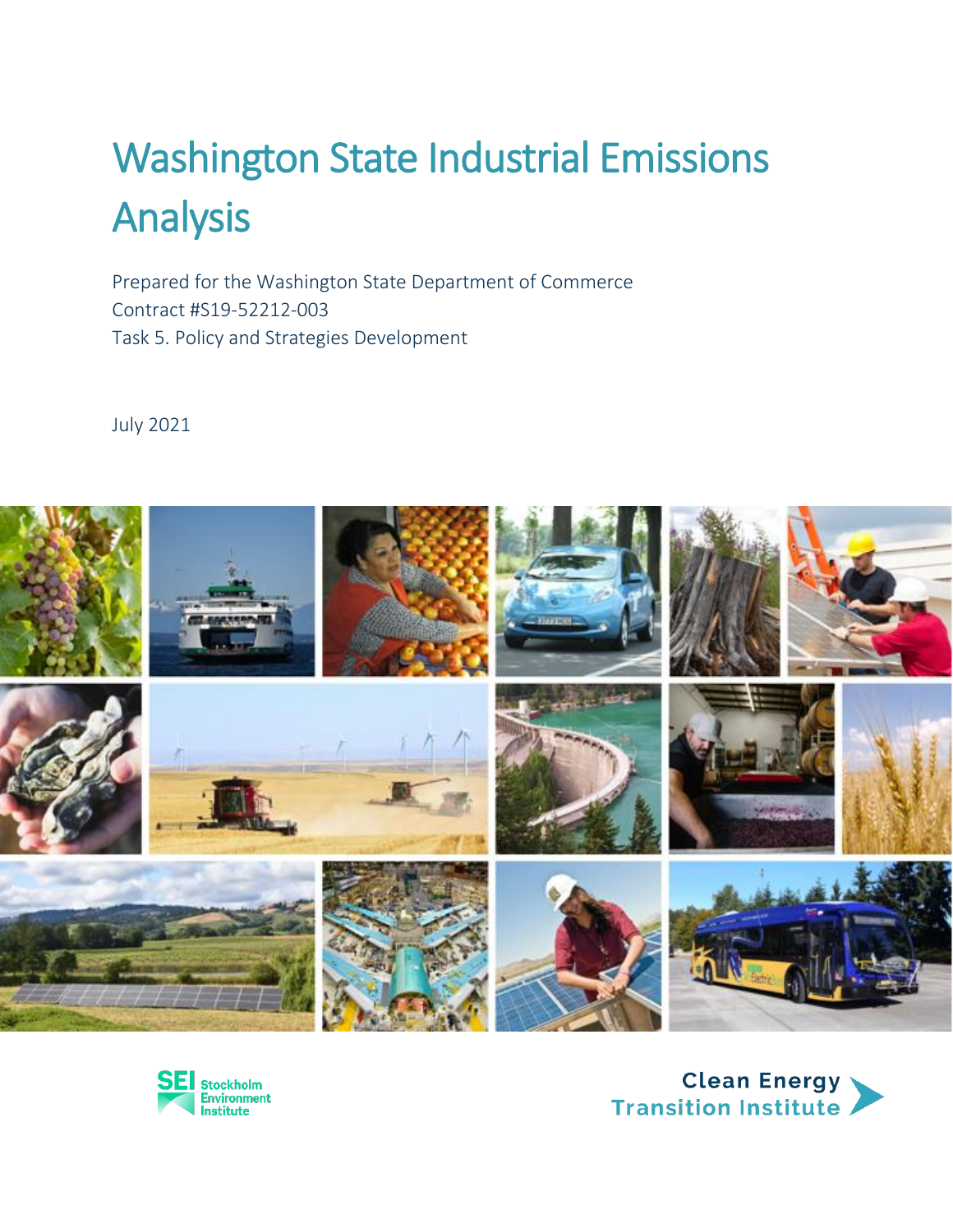# Table of Contents

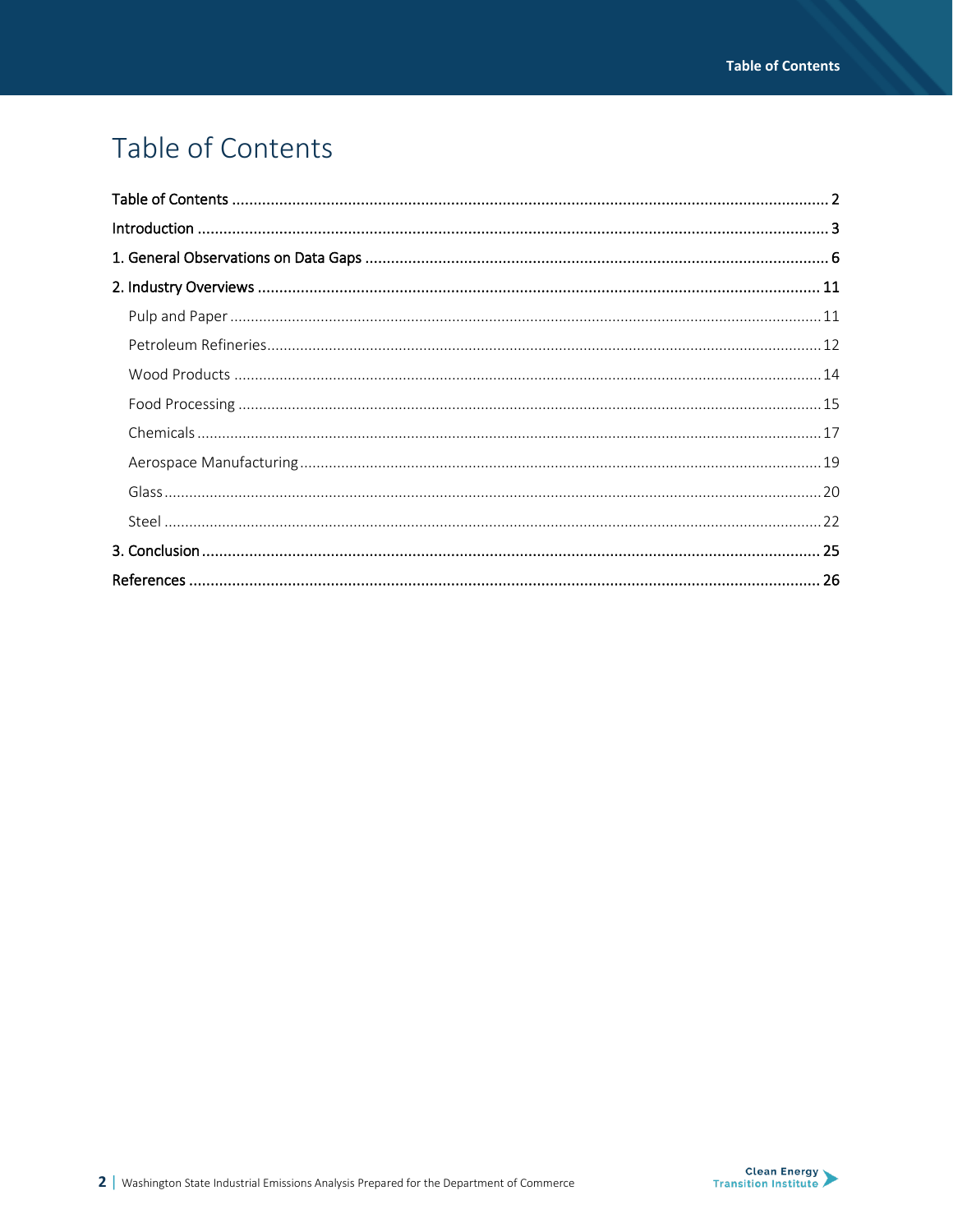# Introduction

Industry, especially "heavy" industry responsible for producing basic materials like metals, chemicals, and cement, tends to be highly carbon-intensive*,* generating high emissions per unit of economic value added. Emissions are typically associated with fossil fuel combustion, often for thermal energy needed to process raw materials, but also with chemical processes, such as the calcination of limestone for cement, that are an inherent part of production. Industry also tends to be capital-intensive, and many industries rely on fixed industrial "ecosystems" for energy and materials that lock in carbon-intensive methods of production. Moreover, basic material producers frequently compete in global markets, making costly transition efforts economically challenging.

Altogether, these characteristics make heavy industries "hard to abate." Decarbonizing these industries is not simply a matter of using cleaner fuels and improving efficiency, although these may be important strategies. The challenges are also technical and transformational: changing production systems, developing new infrastructure, and deploying new technologies to avoid or capture emissions in ways that are economically sustainable.

One implication is that, for many industries, decarbonizing is not a simple matter of choosing from a menu or cost curve of greenhouse gas emission abatement options. Instead, most studies look at industrial decarbonization "routes" or "pathways" that lay out a sequence of transformational steps needed to costeffectively decarbonize over time, considering systemic interdependencies and scenarios for broader economic transformation, an example of which might be the development of a green hydrogen fuel economy.

The correct pathway for a particular industry will vary by its starting circumstances and geography. A basic prerequisite, therefore, is to understand in detail what these circumstances are. Key variables include energy intensities, types of fuel consumption, technical processes used, and structural interdependencies with other industries and value-chain partners.

In Washington State, current understanding of these variables for key industries is incomplete. Facility-level greenhouse gas reporting that provides information on total direct emissions by facility may not provide insight into quantities of fuels consumed; use of purchased electricity, heat, or steam; or the proportion of emissions attributable to fuel combustion, process emissions, and non-fuel energy consumption. A basic first step as identified in the 2021 State Energy Strategy is to improve data collection to develop robust, Washington-specific decarbonization roadmaps for industry emissions.

The Washington State Department of Commerce contracted with the Clean Energy Transition Institute (CETI) from January 1 to June 30, 2021 under contract #S19-52212-003, Task 5. Policy and Strategies Development to provide the following deliverables:

1. Suggest ideas for how Washington could achieve more detailed analysis of greenhouse gas emissions in the state's industrial facilities than is currently performed by the Department of Ecology.**<sup>1</sup>**

<sup>1</sup> Washington State Department of Ecology, "Facility Greenhouse Gas Reports," Facility greenhouse gas reports, 2021, https://ecology.wa.gov/Air-Climate/Climate-change/Greenhouse-gases/Greenhouse-gas-reporting/Facility-greenhouse-gasreports.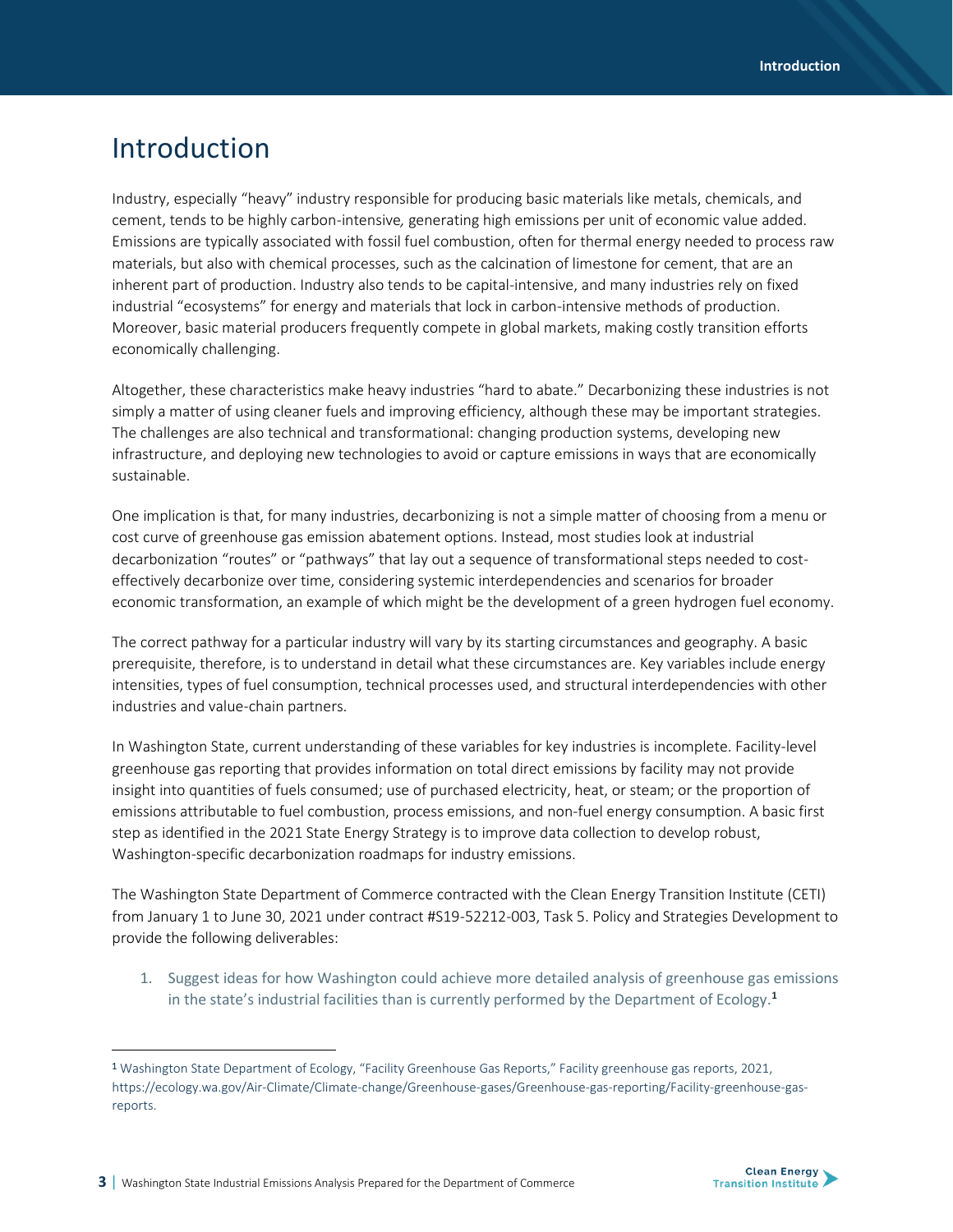- 2. Identify available data sources, data collection methods, and data-sharing mechanisms for greenhouse gas emissions from the state's industrial facilities.
- 3. Prepare a targeted analysis and case study on the potential for the manufacturing and use of green cement in Washington.

The CETI, in collaboration with the Stockholm Environment Institute-US (SEI-US), developed this report and its companion Excel document, *Washington State Industrial Emission Characterization Tables,* to provide these deliverables. In consultation with the Department of Commerce, the following industries were researched and analyzed, listed in order of emissions from most to least in Washington State:

- Pulp and Paper
- **•** Petroleum Refineries
- Wood Products
- Food Processing
- Chemicals
- Cement
- Aerospace Manufacturing
- Glass
- Steel

The first section of this report, General Observations on Data Gaps, offers a short narrative about data gaps with a table of Common Industrial Data Gaps and Potential Sources or Estimation Methods.

The second section of this report, Industry Overviews, provides short descriptions of each industry, with descriptions of decarbonization strategies specific to each industry, and is meant to be read in conjunction with the Characterization Tables. These tables are organized in nine tabs in Excel, with a tab for each of the listed industries, as well as one for cement, for which we have written a roadmap case study that could be replicated in subsequent work for the other eight industries.

The Characterization Tables look at the upstream, production phase, and downstream emissions for each industry, describing the production processes for each industry and the dominant emission sources. There is a section labeled "Emissions Data Needed," which is divided into four color-coded columns labeled F (Fuelyellow); E (Electricity-red); S (Steam-blue); and P (Process-gray). Columns are marked with an "X" where emissions data need to be collected.

In the column labeled "Key Supporting Information," the Characterization Tables provide facts about the industrial process for each sector that are relevant to understanding how the emissions are produced. This column is followed by one labeled "Data Reported under US SPA/Ecology GHGRP, in which known collected emissions information is noted.

The final two columns in the Characterization Tables are "Priorities for Additional Information" and "Potential Sources of Additional Information and Proposed Approach" in which are placed observations specific to each industry about what additional emissions information gathering should be prioritized and suggestions about how to go about obtaining the additional emissions data.

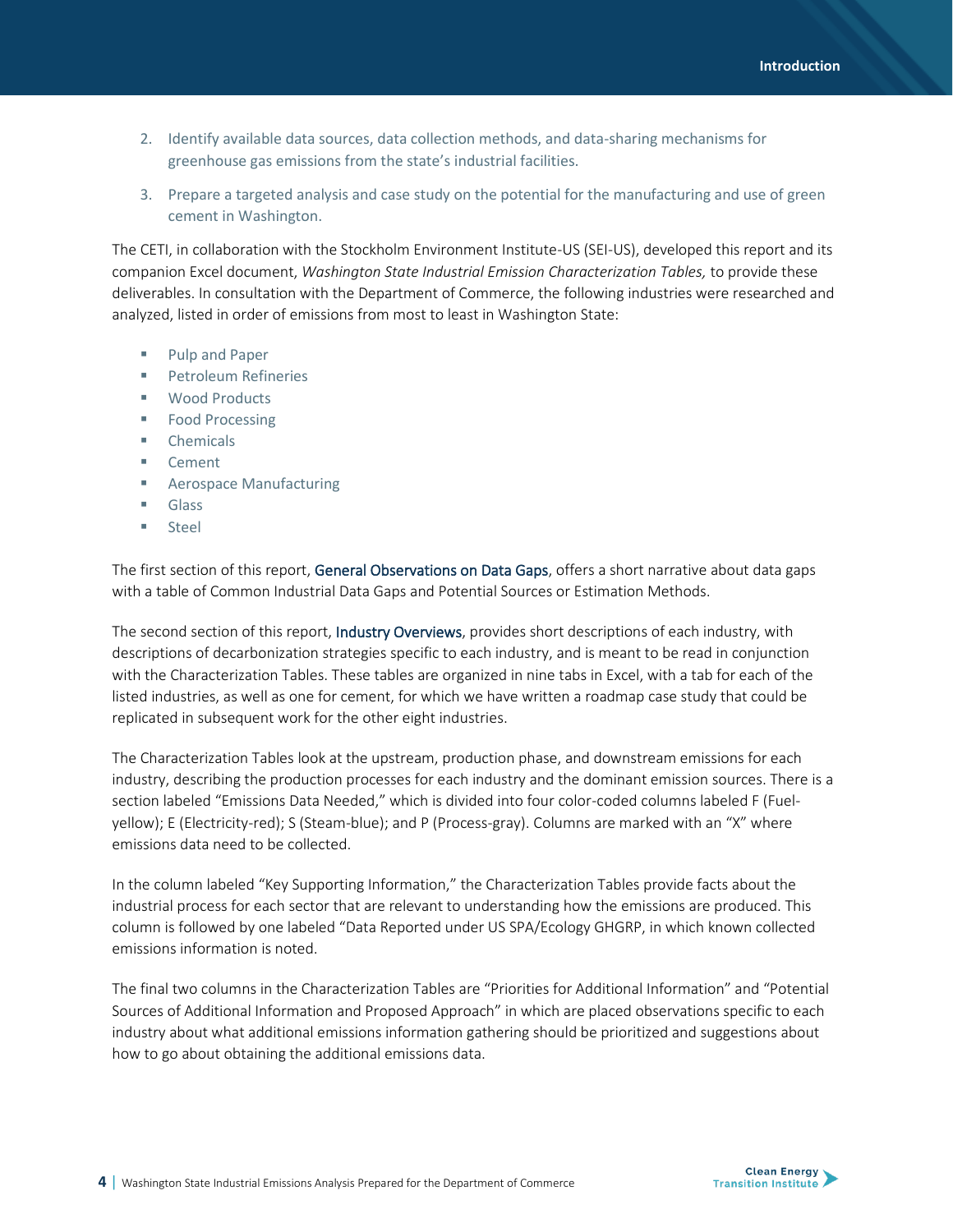At the bottom of each tab is an energy flow diagram, reproduced from the U.S. Energy Information Administration's *Manufacturing Energy Consumption Survey* (MECS),<sup>2</sup> which indicates typical energy needs and fuel consumption specific to each industry considered. Combined with the Characterization Tables, these diagrams can provide helpful insights into current industrial energy and fuel intensities, including proportional amounts of electricity consumption (which typically are not reported under the GHGRP).

Each industry tab also lists the respective facilities that are currently reporting emissions to the Washington State Department of Ecology.

The Case Study on Green Cement is provided as a separate standalone document.

<sup>2</sup> U.S. Energy Information Administration, "2018 Manufacturing Energy Consumption Survey (MECS)," 2021, https://www.eia.gov/consumption/manufacturing/data/2018/.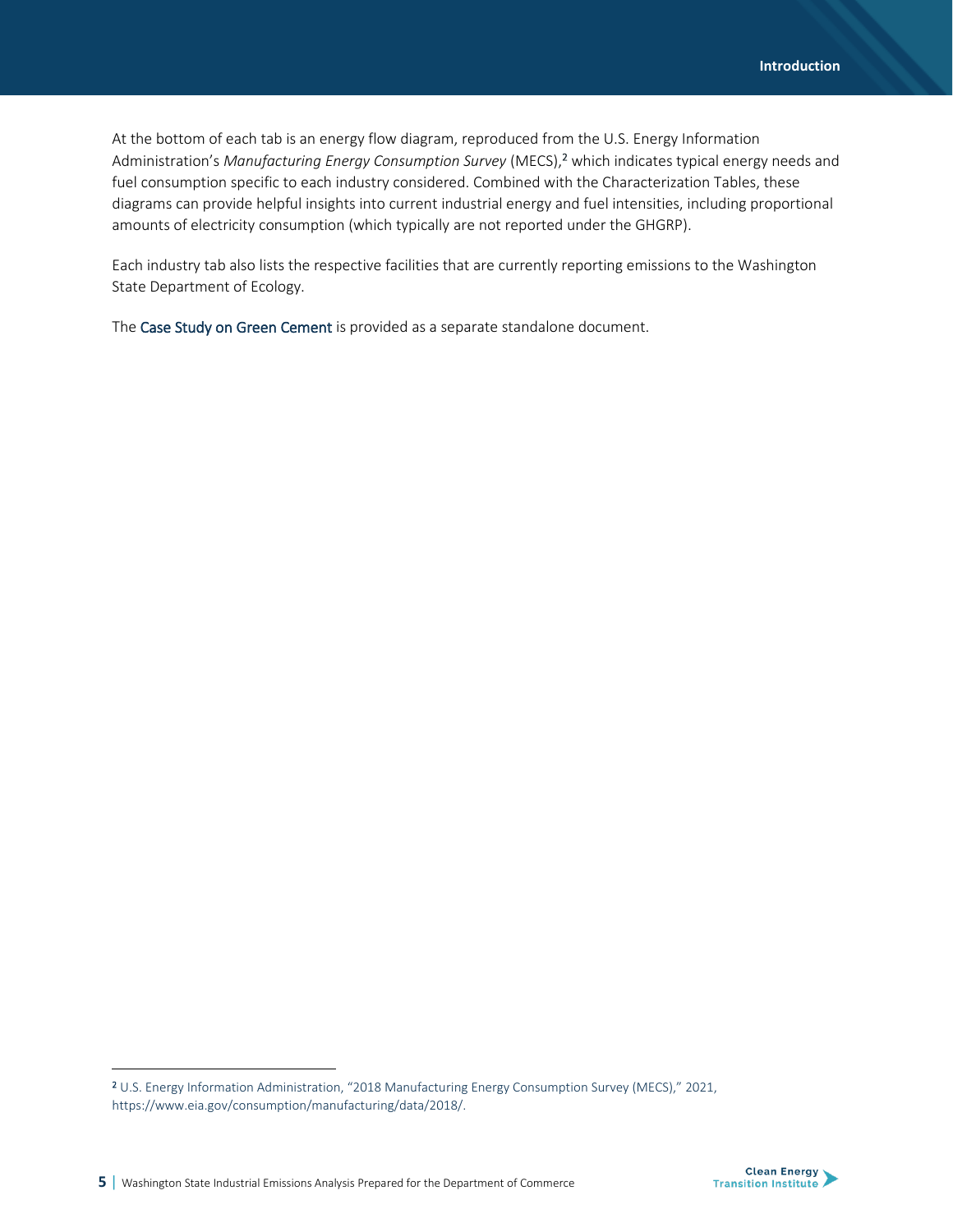# 1. General Observations on Data Gaps

For most industries, *direct* production-phase greenhouse gas emissions are well understood. For larger industrial facilities (>10,000 tonnes CO<sub>2</sub>e emitted per year), these data are reported to Washington State under the Department of Ecology's greenhouse gas Reporting Program (GHGRP). In many cases, the GHGRP also captures specific types of fuels used and whether emissions arise from fuel combustion (fossil or biogenic) or direct (non-combustion) chemical processes.

Data already collected by Ecology therefore constitute a significant portion of the data needed to inform industry-wide decarbonization strategies, and much (if not all) of the data that might be needed for benchmarking GHG emissions at industrial facilities for allocation purposes under a cap-and-trade program.<sup>3</sup>

For reference, the Energy Futures Initiative report examining decarbonization strategies in California<sup>4</sup> relies almost exclusively on data reported to the California Air Resources Board (CARB) under its Mandatory Reporting Rule, which is analogous to Ecology's GHGRP, in summarizing data on industrial greenhouse emissions and fuel consumption. Similarly, CARB used this same dataset to establish industry-specific greenhouse gas emissions benchmarks for its cap-and-trade program.<sup>5</sup>

Nevertheless, for the purpose of developing comprehensive decarbonization strategies for Washington industries, there are some important categories of "missing" data. A comprehensive strategy, for example, might look at both direct and *indirect* greenhouse emissions associated with industrial production of goods and materials.

Indirect emissions include those associated with the offsite production of energy used by industrial facilities (e.g., purchased electricity, heat, and steam), as well as emissions generated throughout an industry's value chain, both upstream of production (e.g., mining, extraction, and transportation of raw materials used in production) and downstream (e.g., transportation, use, and disposal or recycling of finished industrial products). A comprehensive strategy would also address emissions at *smaller* production facilities that are not required to report to the GHGRP because they fall below the 10,000 tCO<sub>2</sub>e/year threshold.

Table 1 provides an overview of common data gaps for Washington industries, along with general strategies that could be used to fill these gaps (i.e., how data could be obtained, or how emissions could be estimated where specific data are unavailable). Where relevant, more detailed indications of how to obtain or estimate data are provided in the accompanying document, *Washington State Industrial Emission Characterization Tables*.



<sup>3</sup> P Erickson and Michael Lazarus, "Issues and Options for Benchmarking Industrial GHG Emissions" (Stockholm Environment Institute (SEI), 2010), https://www.sei.org/publications/issues-options-benchmarking-industrial-ghg-emissions/.

<sup>4</sup> Melanie Kenderdine et al., "Optionality, Flexibility, & Innovation: Pathways for Deep Decarbonization in California" (Energy Futures Initiative, 2019),

https://static1.squarespace.com/static/58ec123cb3db2bd94e057628/t/5cadebd04cd61c00017a563b/1554901977873/EFI+ California+Summary+DE+PM.pdf.

<sup>5</sup> CARB, "Development of Product Benchmarks for Allowance Allocation (2010 Regulation, Appendix B to the First 15-Day Notice)" (California Air Resources Board, July 2011),

https://ww2.arb.ca.gov/sites/default/files/classic/regact/2010/capandtrade10/candtappb.pdf.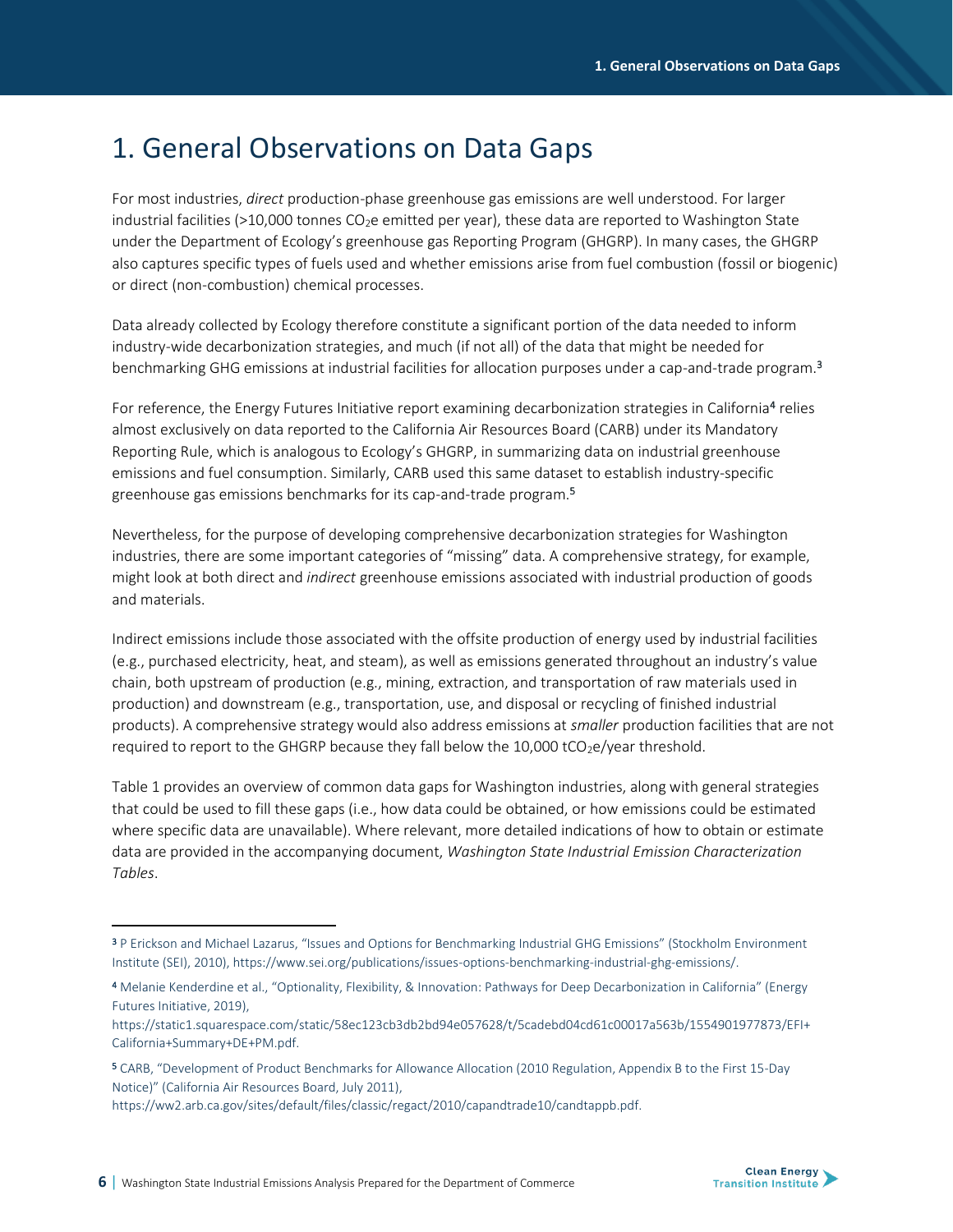|                  | Data Gaps                                                                                                                                                                                                                                                                                                                                                                                                                                                                                                                                                                                                                                                                                                                                                                                                       | Priority | Possible Sources and/or                                                                                                                                                                                                                                                                                                                                                                                                                                                                                                                                                                                                             |
|------------------|-----------------------------------------------------------------------------------------------------------------------------------------------------------------------------------------------------------------------------------------------------------------------------------------------------------------------------------------------------------------------------------------------------------------------------------------------------------------------------------------------------------------------------------------------------------------------------------------------------------------------------------------------------------------------------------------------------------------------------------------------------------------------------------------------------------------|----------|-------------------------------------------------------------------------------------------------------------------------------------------------------------------------------------------------------------------------------------------------------------------------------------------------------------------------------------------------------------------------------------------------------------------------------------------------------------------------------------------------------------------------------------------------------------------------------------------------------------------------------------|
|                  |                                                                                                                                                                                                                                                                                                                                                                                                                                                                                                                                                                                                                                                                                                                                                                                                                 |          | <b>Estimation Methods</b>                                                                                                                                                                                                                                                                                                                                                                                                                                                                                                                                                                                                           |
|                  | <b>GHG emissions from purchased</b><br>electricity, heat, and steam. Quantities<br>of electricity, heat, or steam produced<br>offsite and used by large industrial<br>facilities are not currently reported<br>under the GHGRP. For most industries,<br>these energy sources can constitute a<br>significant - sometimes predominant -<br>portion of the industry's total carbon<br>footprint, especially those whose<br>production is electricity intensive, such<br>as electric arc furnace steel production.                                                                                                                                                                                                                                                                                                 | High     | Ecology is anticipating new<br>requirements for industrial facilities to<br>report data on purchased energy.<br>Other options may include:<br>For electricity, obtaining data from<br>×<br>utilities on electricity sales to<br>industrial customers<br>For all energy, examining tax<br>records for relevant energy<br>generation facilities                                                                                                                                                                                                                                                                                       |
| Production phase | Facility-specific data on fuel<br>consumption and combustion vs. non-<br>combustion (process) GHG emissions.<br>Under the GHGRP, reporters typically<br>have the option to measure GHG<br>emissions directly using continuous<br>emissions monitoring systems (CEMS)<br>rather than calculate emission on a<br>"mass balance" basis using data on the<br>types and quantities of fuels consumed<br>and/or other data related to chemical<br>processes that result in non-combustion<br>GHG emissions. If CEMS are used, then<br>in some cases Ecology may only have<br>data on total GHG emissions, without<br>insight into specific types of fuel<br>consumption or what percentage<br>emissions arises from fuel combustion<br>vs. industrial processes. (This is true for<br>Ash Grove cement, for example.) | Medium   | Options here may include:<br>For large, single industrial facilities,<br>directly interviewing the facility<br>owners may be the simplest way to<br>obtain this data<br>Where multiple facilities are<br>×<br>involved, data could be estimated<br>based on typical fuel consumption<br>patterns and production processes<br>used. Data could be obtained from<br>(for example):<br>U.S. EIA Manufacturers Energy<br>$\circ$<br>Consumption Survey (MECS)<br>data<br>Interviews with industry<br>$\circ$<br>associations<br>Conducting state-specific<br>$\circ$<br>audits of specific industries<br>(similar to MECS) <sup>6</sup> |
|                  | Facility output data. To understand how<br>facilities compare in terms of energy<br>efficiency and/or emissions intensity,<br>data on physical quantities and                                                                                                                                                                                                                                                                                                                                                                                                                                                                                                                                                                                                                                                   | Medium   | Relevant output data is often reported<br>under the GHGRP, so may be readily<br>accessible, even if it is not publicly<br>reported in all cases. (For example,                                                                                                                                                                                                                                                                                                                                                                                                                                                                      |

#### Table 1. Common Industrial Emission Data Gaps and Potential Sources

<sup>6</sup> California, for example, conducted an industry-wide audit of refineries as a benchmark for understanding energy consumption in this industry (ca. 10 years ago).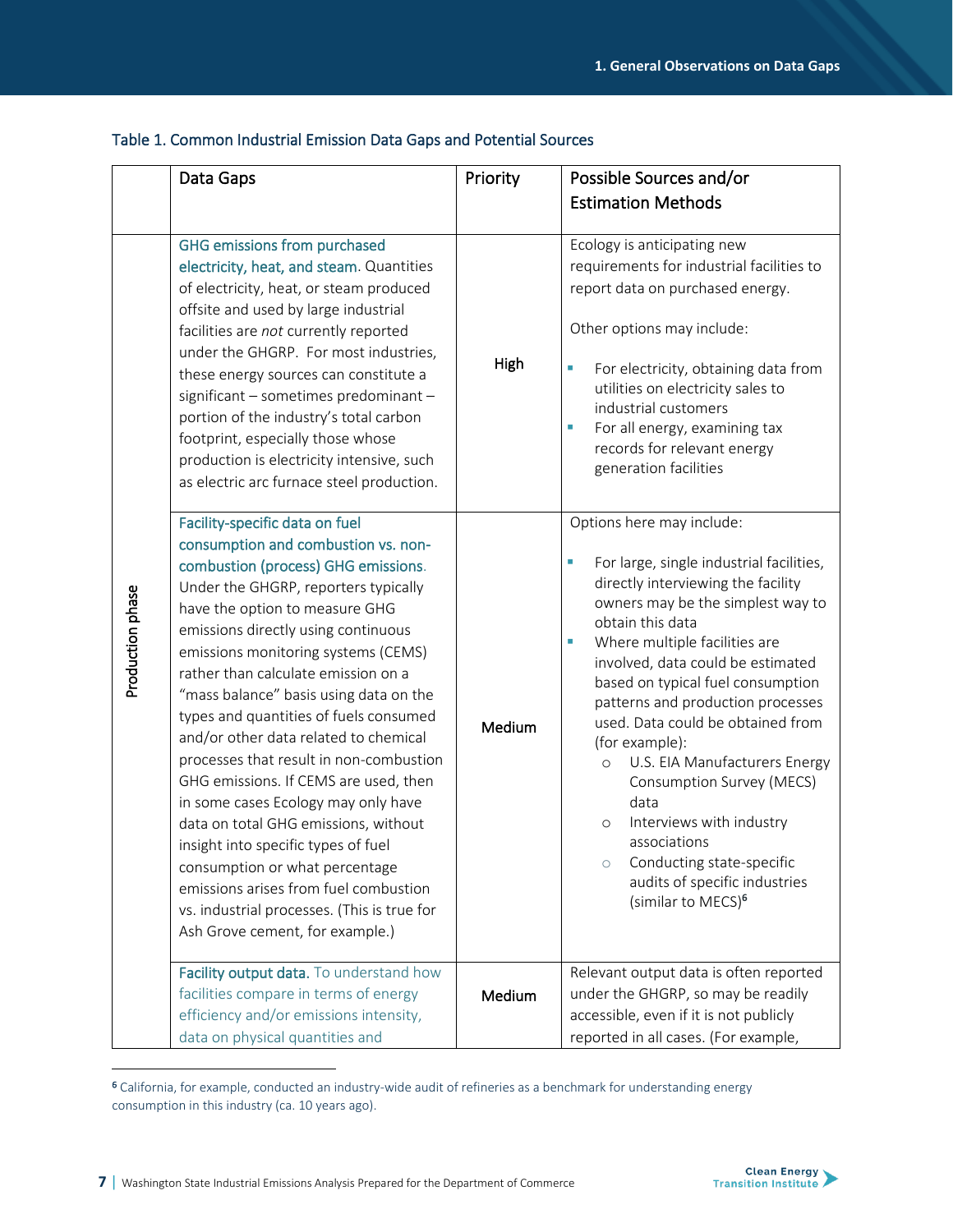| economic value of productive output is<br>needed. This could be important for<br>benchmarking exercises, for example,<br>but could also be useful for<br>understanding the "starting point" for<br>Washington industries in the context of<br>a decarbonization strategy. For some<br>industries, multiple options may exist for<br>measuring output. One question for<br>cement, for example, is whether to<br>benchmark against clinker production or<br>final cement produced. <sup>7</sup> |      | hydrogen producers may report<br>quantities of hydrogen produced.)<br>Where output data are not readily<br>available, options could include:<br>For large, single industrial facilities,<br>directly interviewing the facility<br>owners<br>Conducting state-specific audits of<br>×<br>specific industries (similar to MECS)<br>Incorporating output data in<br><b>GHGRP</b> requirements                                                                                                                                       |
|------------------------------------------------------------------------------------------------------------------------------------------------------------------------------------------------------------------------------------------------------------------------------------------------------------------------------------------------------------------------------------------------------------------------------------------------------------------------------------------------|------|----------------------------------------------------------------------------------------------------------------------------------------------------------------------------------------------------------------------------------------------------------------------------------------------------------------------------------------------------------------------------------------------------------------------------------------------------------------------------------------------------------------------------------|
| Data on equipment types and ages.<br>Detailed information on industrial facility<br>processes and equipment, including the<br>age and depreciation of relevant<br>equipment, could be useful in<br>developing more detailed plans for<br>industrial decarbonization                                                                                                                                                                                                                            | Low  | GHGRP data often include information<br>on the number and type of specific<br>kinds of industrial production units<br>(varies by industry).<br>More detailed data may be available<br>from:<br>Property tax records<br>Siting permits or other records filed<br>with local air agencies                                                                                                                                                                                                                                          |
| GHG emissions, fuel consumption, and<br>other data at smaller production<br>facilities. For some industries, a<br>significant data gap is understanding<br>GHG emissions from smaller production<br>facilities that fall below the GHGRP<br>reporting threshold of 10,000<br>tCO <sub>2</sub> e/year. Industries we reviewed for<br>which smaller-scale production may be<br>prevalent include:<br>Cement and concrete <sup>8</sup><br>Chemicals<br>п<br>Food processing<br>Glass<br>п         | High | Depending on the strategies being<br>pursued, it may be sufficient to<br>estimate energy use and emissions<br>from smaller facilities. As a rule of<br>thumb, for example, most direct fuel<br>combustion at smaller facilities is likely<br>to involve natural gas. Options for<br>obtaining data may include:<br>Working with electric and natural<br>gas utilities to obtain information<br>on sales to commercial/industrial<br>customers<br>Consulting local air agencies to<br>identify facilities based on permit<br>data |

<sup>7</sup> Erickson and Lazarus, "Issues and Options for Benchmarking Industrial GHG Emissions."

<sup>8</sup> Washington has one cement plant (Ash Grove in Seattle). However, there are likely multiple concrete batch plants (producing ready-mix concrete) throughout the state, all of which fall below the GHGRP reporting threshold (this is true nationwide – there are no ready-mix concrete producers reporting to U.S. EPA's GHGRP). Identifying and obtaining data on concrete batch plants is particularly important because this is where (in the United States) most blending of cement with other materials occurs – a key strategy for reducing the overall emissions intensity of cement/concrete.

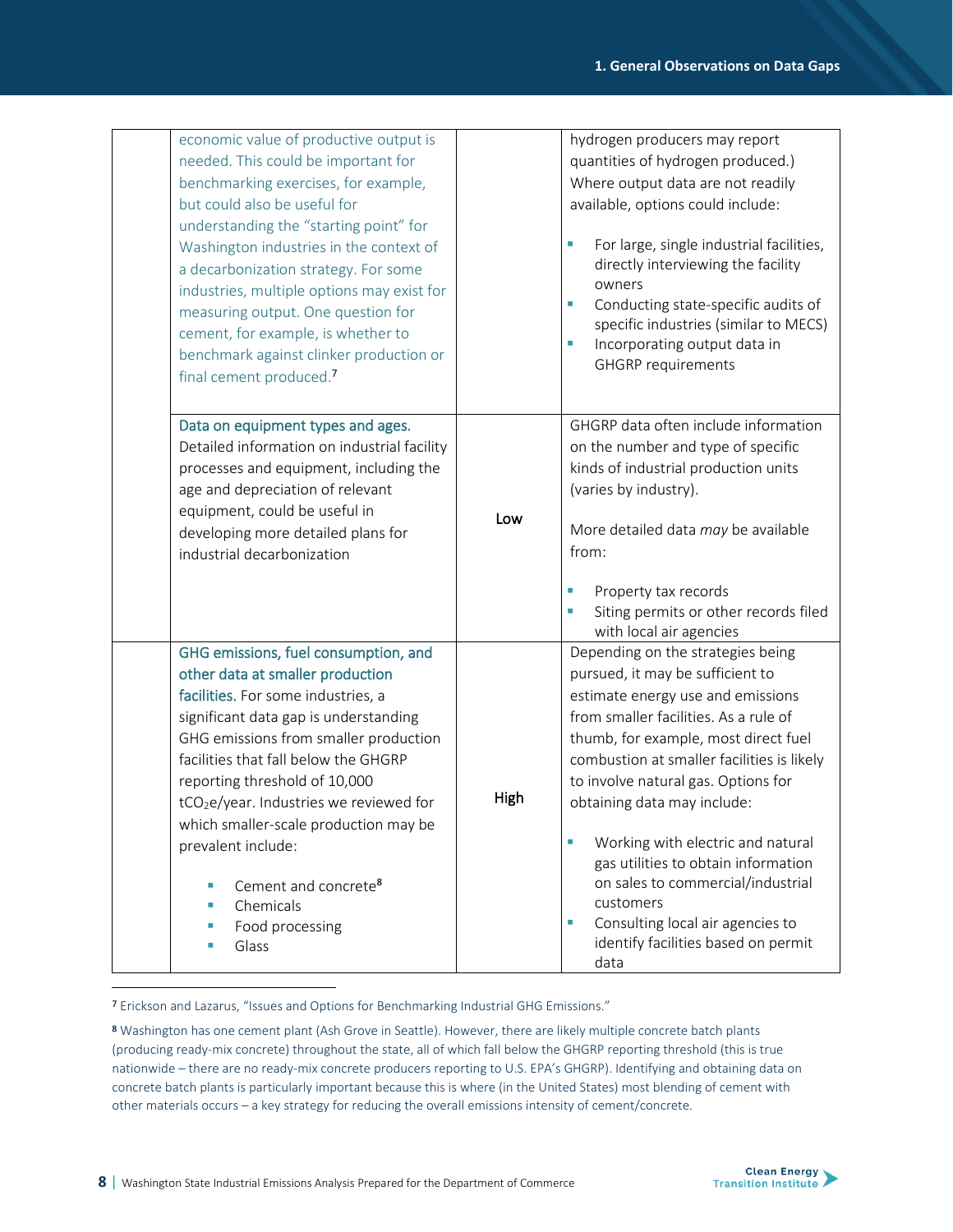|                         | Wood products<br>I.<br>Sources and types of raw materials used<br>in production. All manufacturing and<br>heavy industries rely on raw materials as |            | Interviewing relevant industry<br>٠<br>associations to obtain data on the<br>number of in-state facilities and<br>typical energy use<br>Combining data from the above<br>٠<br>sources with typical industry-wide<br>energy consumption data from the<br><b>EIA MECS</b><br>Possibly consulting data on energy<br>п<br>use and demand-side management<br>programs <sup>9</sup><br>Although potentially important from a<br>strategic standpoint, it may not be<br>necessary to have detailed data on the |
|-------------------------|-----------------------------------------------------------------------------------------------------------------------------------------------------|------------|---------------------------------------------------------------------------------------------------------------------------------------------------------------------------------------------------------------------------------------------------------------------------------------------------------------------------------------------------------------------------------------------------------------------------------------------------------------------------------------------------------|
|                         | inputs. For some kinds of materials,                                                                                                                |            | precise sources of raw materials and                                                                                                                                                                                                                                                                                                                                                                                                                                                                    |
|                         | mining, extraction, or production                                                                                                                   |            | the producers of these materials. One                                                                                                                                                                                                                                                                                                                                                                                                                                                                   |
|                         | emissions can be significant, e.g., mining<br>of minerals used in cement and steel                                                                  |            | approach could be:                                                                                                                                                                                                                                                                                                                                                                                                                                                                                      |
|                         |                                                                                                                                                     |            |                                                                                                                                                                                                                                                                                                                                                                                                                                                                                                         |
|                         | production, extraction of crude oil used                                                                                                            |            | Consult with large producers                                                                                                                                                                                                                                                                                                                                                                                                                                                                            |
|                         | in refineries and in the production of                                                                                                              | Low/       | and/or industry associations about                                                                                                                                                                                                                                                                                                                                                                                                                                                                      |
|                         | petrochemicals, agricultural production                                                                                                             | Medium     | the typical origins of key raw<br>materials                                                                                                                                                                                                                                                                                                                                                                                                                                                             |
|                         | of unprocessed food, etc. Addressing                                                                                                                |            | Estimate associated emissions<br>٠                                                                                                                                                                                                                                                                                                                                                                                                                                                                      |
|                         | these emissions could be an important<br>part of a comprehensive industrial                                                                         |            | based on independent assessments                                                                                                                                                                                                                                                                                                                                                                                                                                                                        |
|                         | decarbonization strategy.                                                                                                                           |            | of the emissions intensity of mining,                                                                                                                                                                                                                                                                                                                                                                                                                                                                   |
|                         |                                                                                                                                                     |            | extraction, or production.                                                                                                                                                                                                                                                                                                                                                                                                                                                                              |
|                         |                                                                                                                                                     |            | Use general estimates of<br>transportation emissions based on                                                                                                                                                                                                                                                                                                                                                                                                                                           |
|                         |                                                                                                                                                     |            | known major sources of, and                                                                                                                                                                                                                                                                                                                                                                                                                                                                             |
|                         |                                                                                                                                                     |            | transportation modes for, industrial                                                                                                                                                                                                                                                                                                                                                                                                                                                                    |
| Upstream and downstream |                                                                                                                                                     |            | inputs                                                                                                                                                                                                                                                                                                                                                                                                                                                                                                  |
|                         | Use and disposal phase activity data and                                                                                                            | Low/Medium | As with upstream emissions, it may not                                                                                                                                                                                                                                                                                                                                                                                                                                                                  |
|                         | emissions. For some industries,<br>"downstream" use and/or disposal of                                                                              |            | be necessary to have detailed data on<br>sources and quantities of downstream                                                                                                                                                                                                                                                                                                                                                                                                                           |
|                         |                                                                                                                                                     |            | emissions. In many cases - at least for                                                                                                                                                                                                                                                                                                                                                                                                                                                                 |
|                         | products can be a significant source of<br>total emissions (e.g., transportation                                                                    |            | initial planning purposes - it could be                                                                                                                                                                                                                                                                                                                                                                                                                                                                 |
|                         | fuels). For any industry, consideration of                                                                                                          |            | sufficient to estimate emissions, as well                                                                                                                                                                                                                                                                                                                                                                                                                                                               |
|                         | use and disposal practices could be an                                                                                                              |            | as understand in broad terms what                                                                                                                                                                                                                                                                                                                                                                                                                                                                       |
|                         | important part of a comprehensive                                                                                                                   |            | current relevant use and disposal                                                                                                                                                                                                                                                                                                                                                                                                                                                                       |
|                         | decarbonization strategy, especially, for                                                                                                           |            | practices are. Strategies could include:                                                                                                                                                                                                                                                                                                                                                                                                                                                                |
|                         | example, if there are opportunities to                                                                                                              |            |                                                                                                                                                                                                                                                                                                                                                                                                                                                                                                         |
|                         | improve product design to promote                                                                                                                   |            | Consult with relevant industry<br>٠                                                                                                                                                                                                                                                                                                                                                                                                                                                                     |
|                         |                                                                                                                                                     |            | associations                                                                                                                                                                                                                                                                                                                                                                                                                                                                                            |

<sup>9</sup> The California Public Utilities Commission, for example, maintains a database on energy use and performance of utility demand-side management programs [\(https://cedars.sound-data.com/\)](https://cedars.sound-data.com/). The UTC may have similar data that could be accessed to identify energy use and savings for specific types of customers.

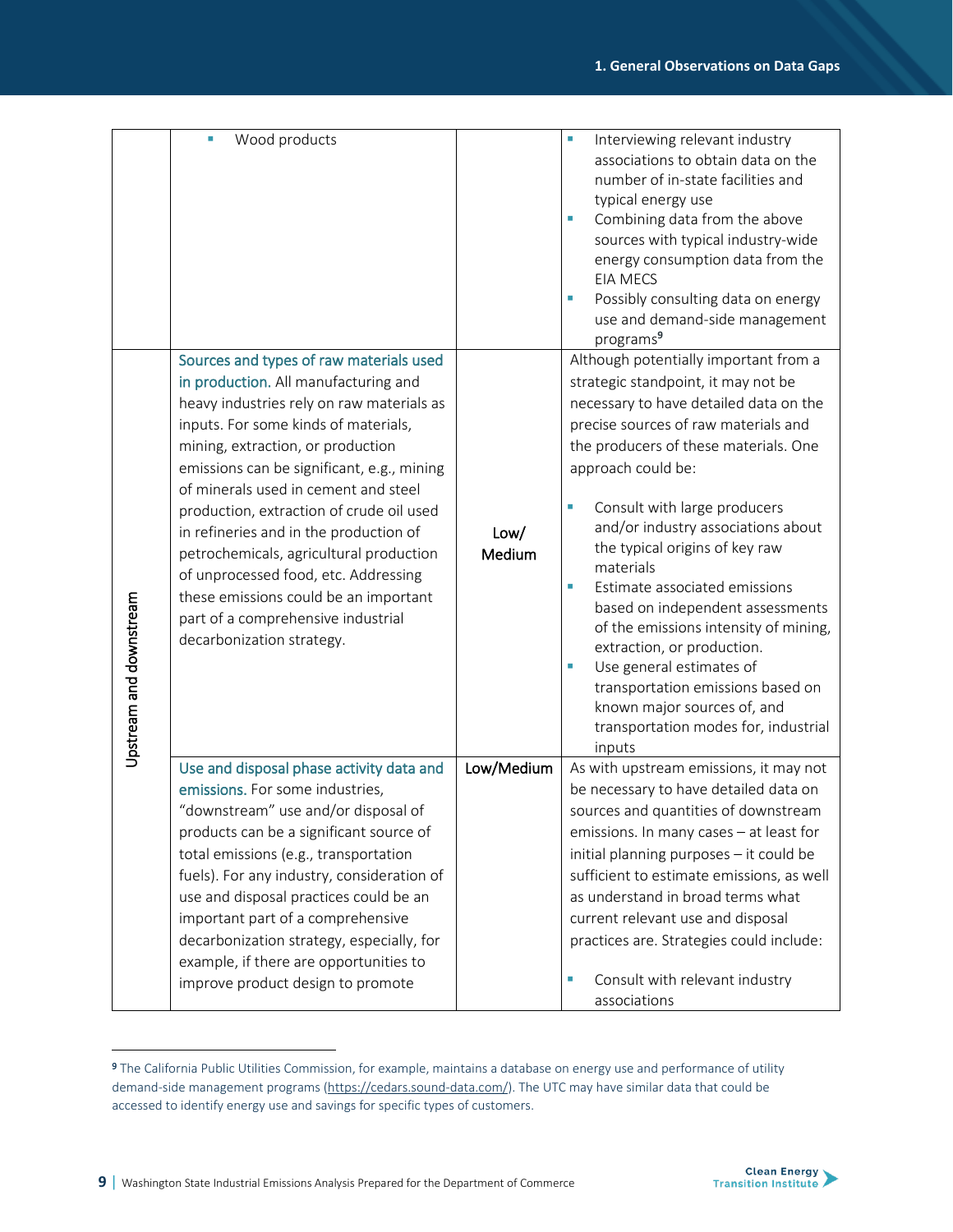| durability and reuse, or there is |  | Consult waste reduction advocacy   |
|-----------------------------------|--|------------------------------------|
| untapped recycling potential.     |  | groups                             |
|                                   |  | Review relevant "circular economy" |
|                                   |  | literature                         |
|                                   |  | Consult with waste management      |
|                                   |  | companies                          |
|                                   |  | Review waste composition studies   |
|                                   |  | for Washington State <sup>10</sup> |



<sup>10</sup> For example[: https://apps.ecology.wa.gov/publications/documents/1607032.pdf](https://apps.ecology.wa.gov/publications/documents/1607032.pdf)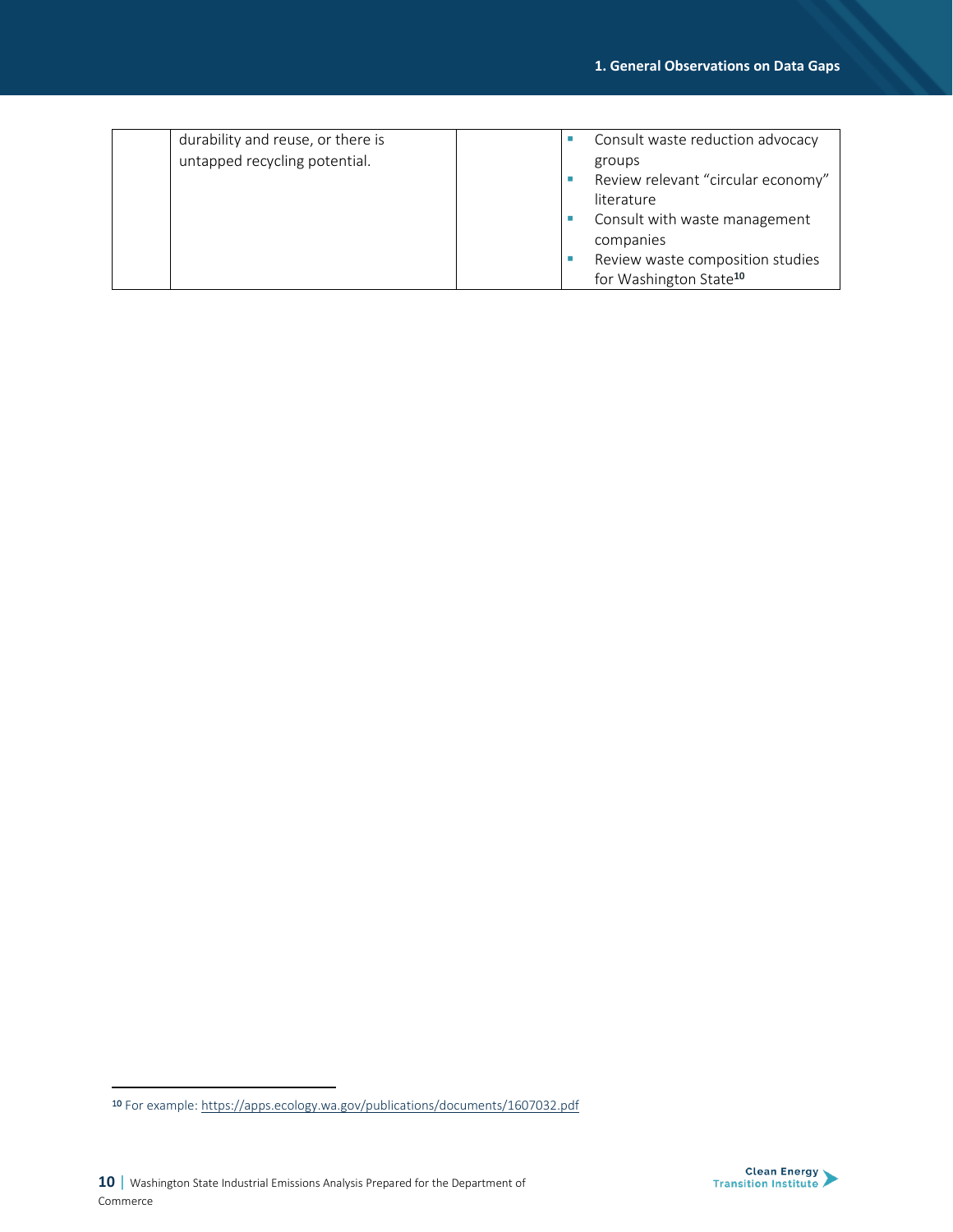# 2. Industry Overviews

# Pulp and Paper

Paper and paperboard manufacturing involves the processing of wood, recycled paper products, and other sources of cellulose fibers into pulp and ultimately into end-use paper products. Many pulp and paper facilities integrate the pulping and papermaking processes, but some are standalone pulp mills or paper production facilities.

According to 2019 state industrial emissions reporting data, there were 13 pulp and paper facilities in Washington with annual emissions over 10,000 metric tons of carbon pollution. Together, these pulp and paper facilities accounted for approximately 6.7 MMT CO<sub>2</sub>e (34% of reported industrial greenhouse gas emissions), making pulp and paper the highest emitting industrial sector in Washington.

Six of the seven largest pulp and paper mills in Washington (accounting for over 80% of the industry's reported emissions) use the Kraft chemical pulping process, which involves cooking wood chips in sodium sulfide and sodium hydroxide chemicals at high temperature and pressure to dissolve the lignin in wood and extract cellulose fibers. The other large mill in Washington uses the less common sulfite chemical pulping process, while other smaller mills in Washington use thermomechanical pulping.

Onsite steam and electricity production used in the pulp and paper manufacturing process is the dominant source of the industry's greenhouse gas emissions. Black liquor, a by-product of the pulping process containing spent chemicals and biomass residues that is subsequently combusted in onsite boilers, represents the largest source of fuel for the pulp and paper industry.

There are also upstream and downstream emissions associated with the pulp and paper industry. Harvesting of trees for virgin wood results in a large amount of forest biomass residue that is typically disposed of via open burning at logging sites. On the downstream side, decomposition of unused organic residue from the pulp and paper manufacturing process (pulp and paper mill sludge), and post-consumer/post-industrial paper products disposed of in landfills, may contribute to greenhouse gas emissions.

#### *Decarbonization Strategies*

Pathways to fully decarbonizing the pulp and paper industry will likely involve a mix of energy efficiency strategies, more efficient fuel use, new pulping technologies, carbon capture, and circular economy strategies. Electrification potential is relatively low for the pulp and paper industry due to its use of high temperature process heat.<sup>11</sup>

Energy Use Efficiency. Over 80% of the energy consumed by the pulp and paper industry comes from boiler fuel,**<sup>12</sup>** largely to produce process steam. Energy efficiency improvements to steam systems,



<sup>11</sup> Kenderdine et al., "Optionality, Flexibility, & Innovation: Pathways for Deep Decarbonization in California."

<sup>12</sup> U.S. Environmental Protection Agency, "Available and Emerging Technologies for Reducing Greenhouse Gas Emissions from the Pulp and Paper Manufacturing Industry" (U.S. Environmental Protection Agency, 2010), https://www.epa.gov/sites/production/files/2015-12/documents/pulpandpaper.pdf.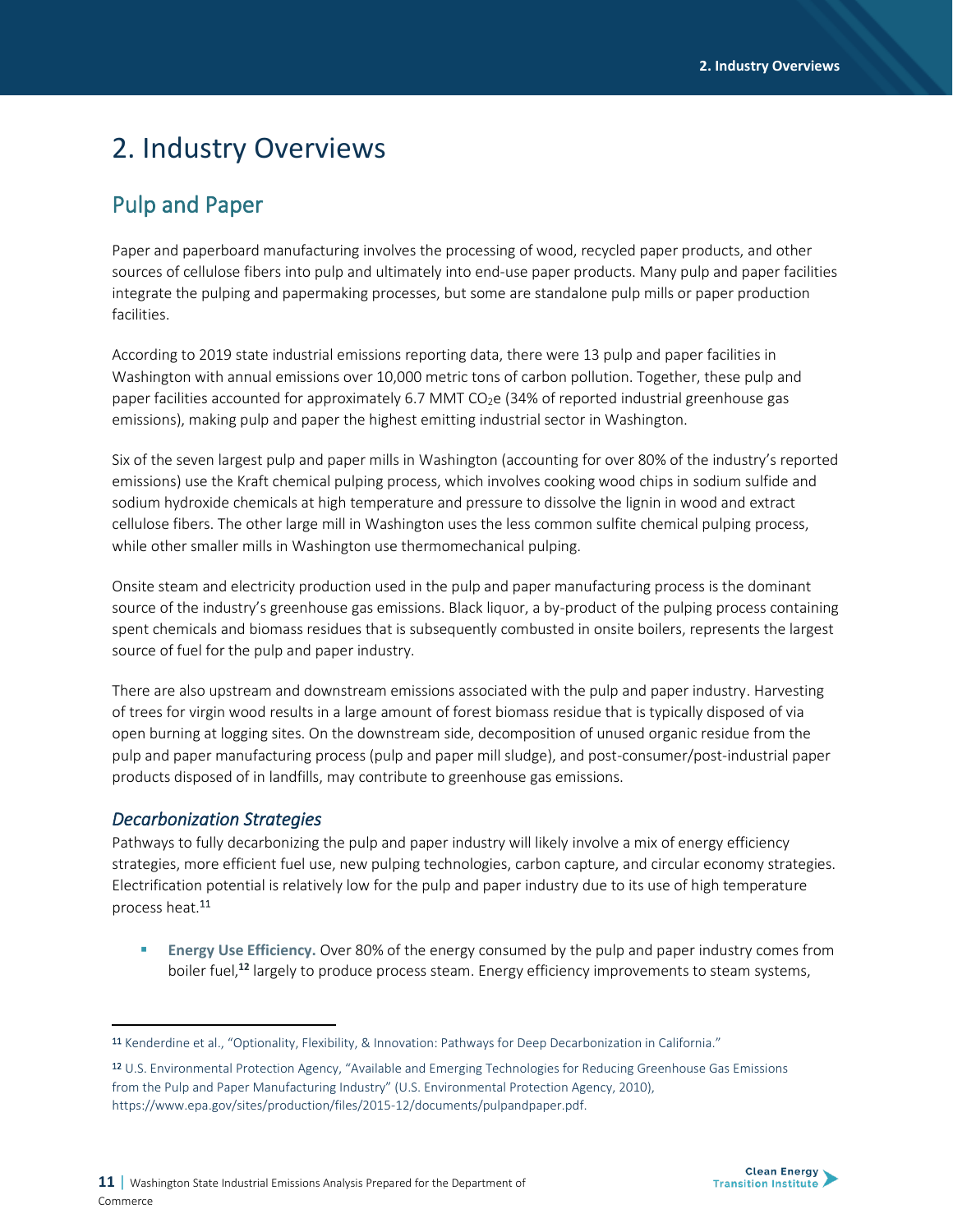therefore, represent the most significant opportunities for energy savings and emissions reductions in pulp and paper mills.**<sup>13</sup>**

- **Fuel Use Efficiency.** One promising decarbonization strategy is called black liquor gasification, which involves creating a clean syngas from black liquor, a byproduct of the pulping process. The syngas can then be used to produce electricity and process steam at higher efficiency than direct black liquor combustion in traditional recovery boilers. Syngas from black liquor gasification could also be used in biorefineries to produce biofuels and hydrogen, replacing the use of fossil fuels in other industries.
- **Low-Carbon Pulping Technology.** A new class of solvents, known as deep eutetic solvents, may be able to dissolve wood into pulp—extracting lignin, hemicellulose, and cellulose—with significantly less energy required compared to traditional chemical pulping processes. Research and development for deep eutetic solvents is currently underway in Europe with a plan for commercial implementation by 2030.<sup>14</sup>
- **EXECO 2** Carbon Capture. CO2 emissions from boilers that burn biomass residue leftover after pulping, and from lime kilns used in the Kraft chemical recovery process, may not be easily avoided. Carbon capture could be used to prevent these emissions from reaching the atmosphere, although the cost of carbon capture at pulp and paper mills has not been widely studied and remains relatively uncertain.**<sup>15</sup>** Furthermore, developing the carbon transportation and storage infrastructure needed to support carbon capture may be more challenging near pulp and paper mills, which tend to be in more remote locations near forest resources.
- Material Efficiency. Circular economy strategies, such as increased paper product recycling and utilization of biomass waste streams throughout the pulp and paper value chain (e.g., forest residues and pulp and paper mill sludge), could reduce energy use by the industry and replace fossil fuel use in other industries.

### Petroleum Refineries

Petroleum refineries convert crude oil into petroleum products, such as transportation fuels. In the United States refining a 42-gallon barrel of crude oil produces, on average, about 19 to 20 gallons of gasoline, 11 to 13 gallons of diesel fuel, 3 to 4 gallons of jet fuel, and numerous other petroleum products used to make a variety of chemicals and plastics.<sup>16</sup> Washington State has five refineries that produce approximately 6,607,202 tons CO2e of greenhouse gases each year.<sup>17</sup> Although production methods at refineries can be complicated



<sup>13</sup> Klaas Jan Kramer et al., "Energy Efficiency Improvement and Cost Saving Opportunities for the Pulp and Paper Industry" (Ernest Orlando Lawrence Berkeley National Laboratory, 2009),

https://www.energystar.gov/sites/default/files/buildings/tools/Pulp\_and\_Paper\_Energy\_Guide.pdf.

<sup>14</sup> "PROVIDES," Institute for Sustainable Process Technology, accessed June 11, 2021, https://ispt.eu/projects/provides/.

<sup>15</sup> D. Leeson et al., "A Techno-Economic Analysis and Systematic Review of Carbon Capture and Storage (CCS) Applied to the Iron and Steel, Cement, Oil Refining and Pulp and Paper Industries, as Well as Other High Purity Sources," *International Journal of Greenhouse Gas Control* 61 (June 1, 2017): 71–84, https://doi.org/10.1016/j.ijggc.2017.03.020.

<sup>16</sup> "Refining Crude Oil," U.S. Energy Information Administration (EIA), accessed July 5, 2021, https://www.eia.gov/energyexplained/oil-and-petroleum-products/refining-crude-oil.php.

<sup>17</sup> Washington State Department of Ecology, "Facility Greenhouse Gas Reports."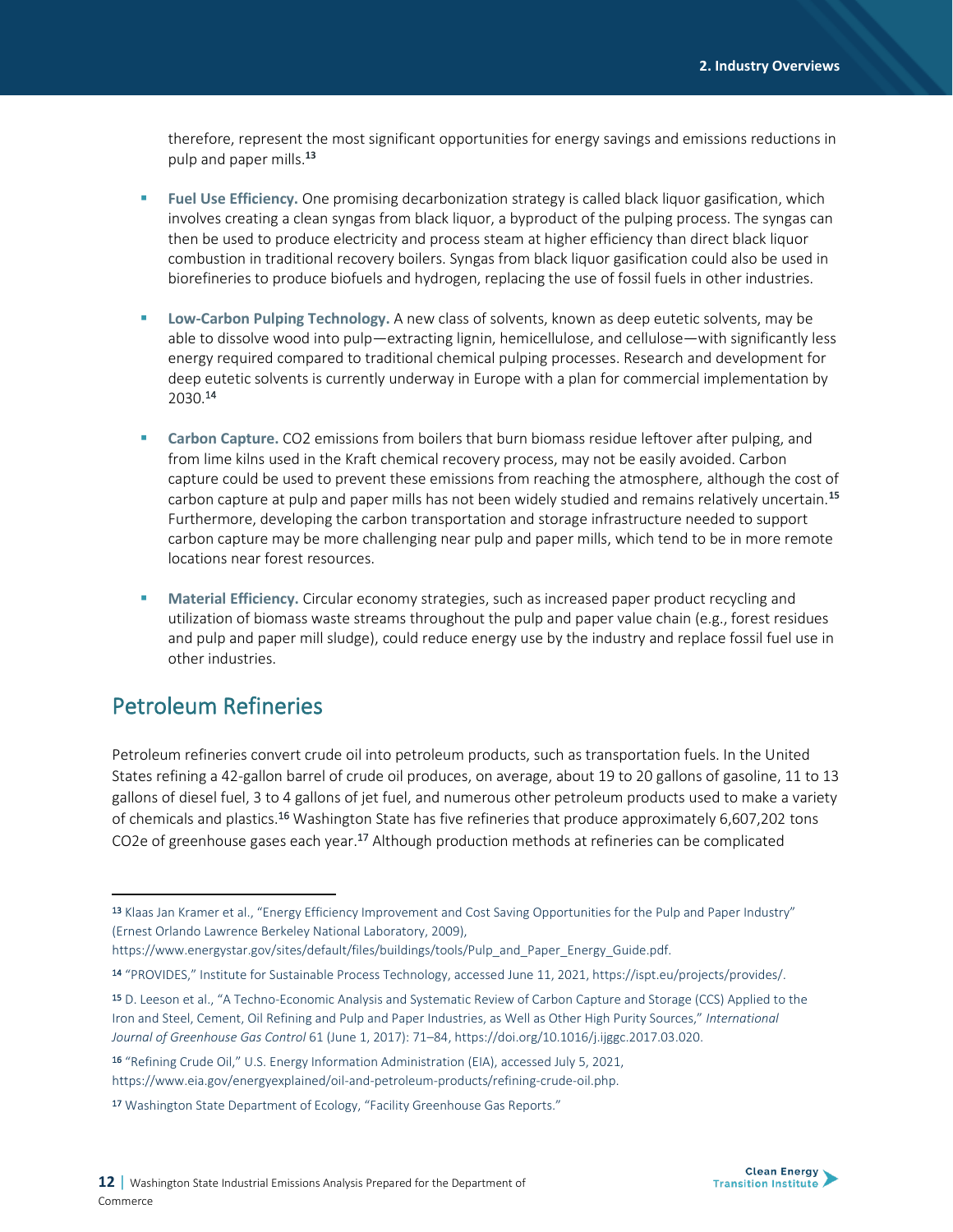(involving a range of different chemical processes and production pathways), all refinery production involves three basic steps:

- **Separation,** which involves piping crude oil through hot furnaces, based on differences in volatility, to separate these crude oil constituents into common boiling-point fractions.
- **Conversion,** where distillates are converted into lighter, higher-value products. Catalytic cracking is the most common process for conversion. Other types of conversion (e.g., alkylation and reforming) use chemical processes to rearrange molecules rather than splitting (or "cracking") them.
- **Treatment,** where petroleum products are stabilized and upgraded by separating them from less desirable products.

#### *Decarbonization Strategies*

With Washington State's emissions limits, liquid fuels used in the transportation sector are expected to be largely displaced by electricity by mid-century.<sup>18</sup> However, liquid fuels will continue to be part of the state's energy mix for transportation, buildings, industry, and electricity generation for decades to come. In addition to liquid fuels, refineries produce gaseous fuels and numerous other petroleum products that are used in thousands of consumer products and industrial processes. Demand for these other refinery products (or sustainable alternatives) is likely only to grow.

Therefore, decarbonization of the petroleum refining industry will involve a mix of reduced production, process emissions reductions, or capture at refineries, and a shift to clean fuels production. Meeting future demand for the clean fuels needed to achieve economy-wide decarbonization—especially biofuels, hydrogen and other electrofuels, and bioproducts—will be a significant opportunity to leverage the resources, knowhow, and workforce of the oil and gas industry. Expertise in the oil and gas industry may be applicable to broader industrial deployment of CCUS and the development of an offshore wind industry.<sup>19</sup>

- **Reduced Refinery Production**. The most affordable pathway to achieving Washington State's emissions limits involves widespread electrification of the transportation sector, displacing the use of liquid fossil fuels.**<sup>20</sup>** Following that pathway, demand for liquid fuels in Washington is expected to peak in 2025 and decline by over 60% by 2050. Liquid fossil fuels are expected to be phased out entirely by 2050, replaced by a mix of synthetic liquid fuels, liquid biofuels, and gaseous hydrogen. As demand for liquid fossil fuels declines, some existing refineries may be able to modify production processes to favor petrochemical production over liquid fuels.**<sup>21</sup>**
- Refinery Energy Efficiency. While the vast majority of emissions from the refining industry come from the use of the fuels produced, some emissions reductions can be achieved at refineries through



<sup>18</sup> Washington State Department of Commerce, "Washington 2021 State Energy Strategy" (Washington State Department of Commerce, 2020), https://www.commerce.wa.gov/growing-the-economy/energy/2021-state-energy-strategy/.

<sup>19</sup> International Energy Agency, "Net Zero by 2050 - A Roadmap for the Global Energy Sector" (International Energy Agency, 2021), https://www.iea.org/reports/net-zero-by-2050.

<sup>20</sup> Washington State Department of Commerce, "Washington 2021 State Energy Strategy."

<sup>21</sup> "Reduce, Repurpose, Reinvent: Long-Term Refinery Outlook Defined by Diverging Regional Imperatives," IHS Markit, 2020, https://ihsmarkit.com/research-analysis/reduce-repurpose-reinvent-longterm-refinery-outlook.html.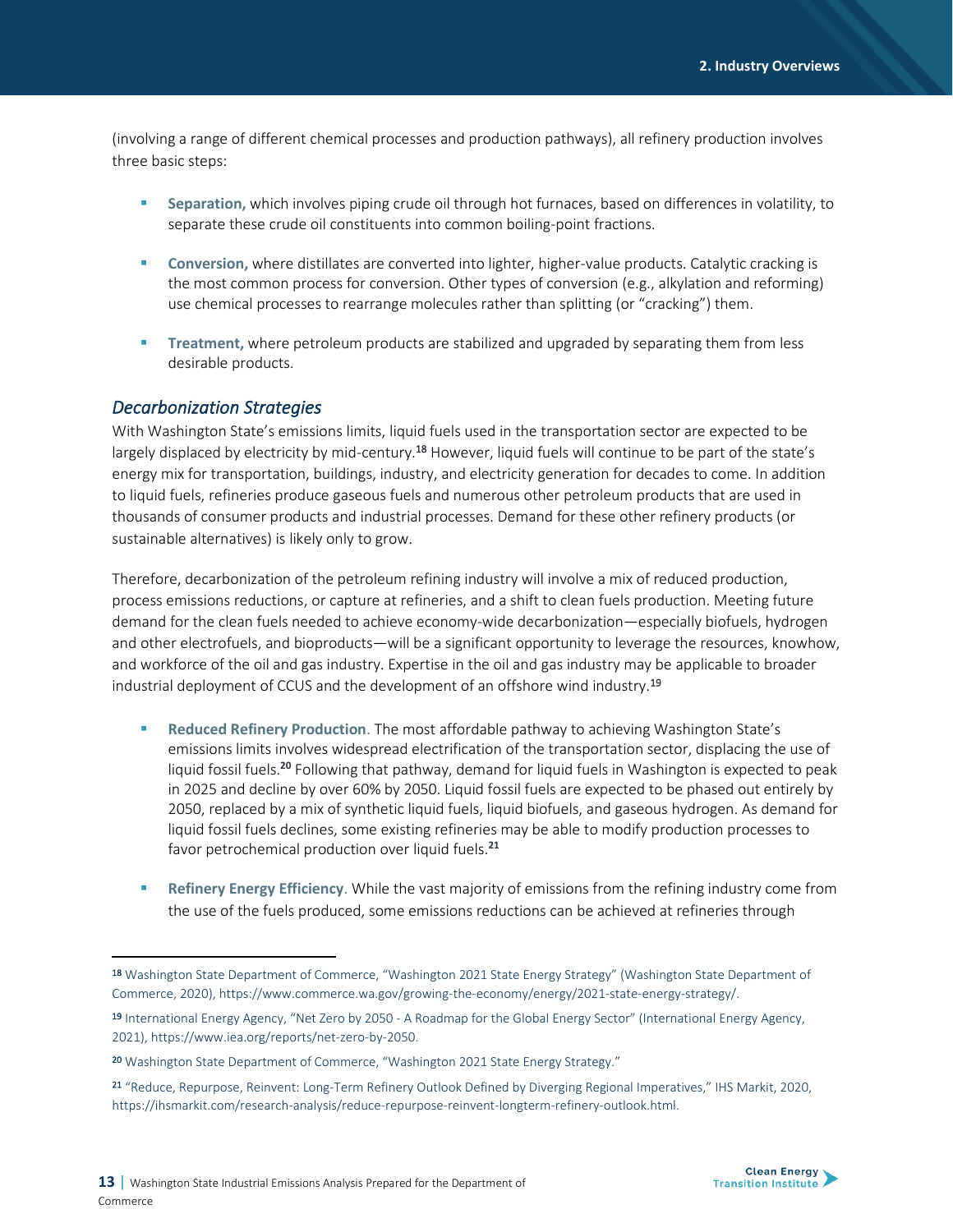energy efficiency measures (e.g., improved operation and control, improved heat recovery, advanced process technology, utilities optimization, and hydrogen and fuel gas management).**<sup>22</sup>**

- **Carbon Capture, Utilization, and Storage**. The oil industry is also equipped with the technological and engineering capabilities to handle volumes of  $CO<sub>2</sub>$  and to support the scale up of CCUS, therefore, as a starting point it is an excellent option for partially decarbonizing the industry. It may be possible to implement carbon capture technology for numerous point sources at refineries, including furnaces and boilers, steam methane reformers (to produce blue hydrogen), and catalytic cracking units. However, numerous distinct sources of emissions and relatively dilute concentrations of  $CO<sub>2</sub>$  in flue gases from boilers, furnaces, and catalytic crackers at refineries suggest that carbon capture may be more expensive in comparison to other industries.**<sup>23</sup>**
- **Green Hydrogen (as a refining input)**. As an alternative to implementing carbon capture at steam methane reformers, hydrogen used at refineries could be produced from carbon-free electricity by electrolyzers.
- **Clean Fuels**. The petroleum industry in Washington could directly contribute to production and deployment of synthetic liquid fuels, liquid biofuels, and hydrogen, leveraging its available equipment, technical knowledge, and fuels transportation experience. Petroleum refineries may be well positioned to shift toward green hydrogen production and support the decarbonization of hard-todecarbonize industries given refineries' existing systems to handle and produce hydrogen. Additionally, numerous refineries in the U.S. have already pursued retrofits to enable production of renewable diesel or sustainable aviation fuels.**<sup>24</sup>** In the future, integrated biorefineries, like conventional refineries today, may be able to produce a range of products including biofuels, biopower, and bioproducts.**<sup>25</sup>** Bioproduct replacements for petrochemicals (e.g., bio-based propane, butane, ethane, naphtha, lubricants, waxes, and paints) are relatively nascent and have varying degrees of technical viability.**<sup>26</sup>**

### Wood Products

Wood product manufacturing involves the production of intermediate and finished wood products such as lumber, plywood, veneers, wood containers, wood flooring, wood trusses, and prefabricated wood buildings. Harvested logs are made into wood products through processes including de-barking, sawing, drying, planing, shaping, smoothing, laminating, and assembling.

Onsite steam and electricity production used in the wood product manufacturing process is the dominant source of the industry's greenhouse gas emissions. Hogfuel (i.e., wood and bark sawmill residue) is typically

<sup>25</sup> "Integrated Biorefineries," Department of Energy, accessed June 24, 2021, https://www.energy.gov/eere/bioenergy/integrated-biorefineries.



<sup>22</sup> Karen Law, Michael Chan, and Simon Mui, "Carbon Reduction Opportunities in the California Petroleum Industry" (NRDC, 2013), https://www.nrdc.org/sites/default/files/california-petroleum-carbon-reduction-IB.pdf.

<sup>23</sup> Leeson et al., "A Techno-Economic Analysis and Systematic Review of Carbon Capture and Storage (CCS) Applied to the Iron and Steel, Cement, Oil Refining and Pulp and Paper Industries, as Well as Other High Purity Sources."

<sup>24</sup> "Reduce, Repurpose, Reinvent: Long-Term Refinery Outlook Defined by Diverging Regional Imperatives."

<sup>26</sup> Deborah Gordon and Madhav Acharya, "Oil Shake-up: Refining Transitions in a Low-Carbon Economy" (Carnegie Endowment for International Peace, 2018),

https://carnegieendowment.org/files/Gordon\_DrivingChange\_Article\_April2018\_final.pdf.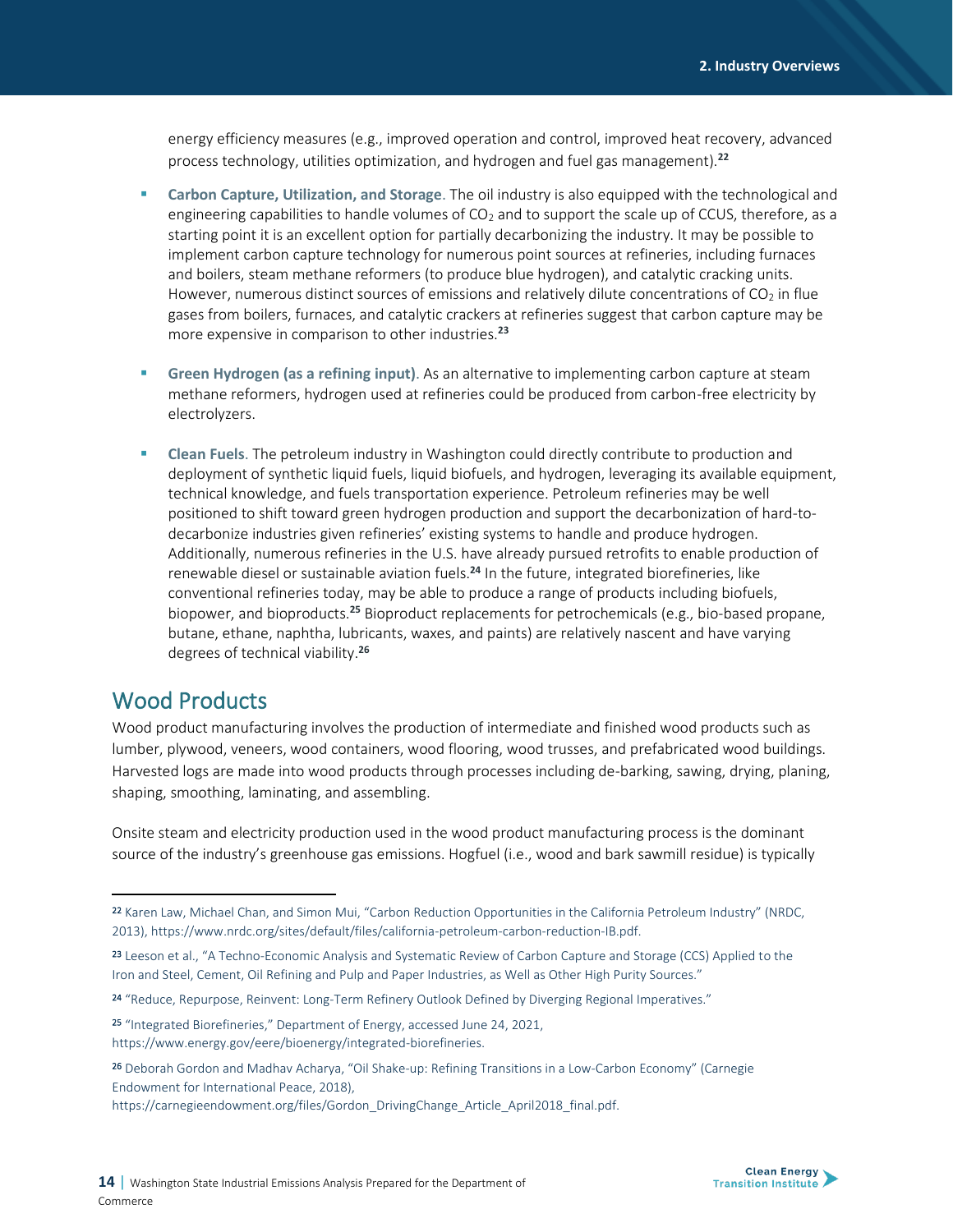the largest source of fuel used onsite by the wood products industry. Fossil fuels are also used to power vehicles onsite.

There are also upstream and downstream emissions associated with the wood products industry. Harvesting of trees for virgin wood results in a large amount of forest biomass residue that is typically disposed of via open burning at logging sites. On the downstream side, decomposition of unused organic residue from the wood products manufacturing process (lumber mill residue), and post-consumer/post-industrial wood products disposed of in landfills, may contribute to greenhouse gas emissions.

According to 2019 state industrial emissions reporting data, there were 17 wood products facilities in Washington with annual emissions over 10,000 metric tons of carbon pollution. Together, these facilities accounted for approximately 1.3 MMT CO<sub>2</sub>e (7% of reported industrial greenhouse gas emissions). Approximately 45% of the industry's emissions came from two lumber mills located in Aberdeen and Burlington/Mount Vernon.

#### *Decarbonization Strategies*

Pathways to decarbonizing the wood products industry will likely involve a mix of energy efficiency improvements, electrification, and circular economy strategies.

- **Energy Efficiency.** Emissions from electricity generation and onsite heat production could be reduced by installing energy efficient equipment at facilities and deploying systems for waste heat capture and reuse and combined heat and power.
- **Electrification**. Lower heat requirements than many other industrial subsectors enable electrification in wood products manufacturing, including solutions such as ultraviolet wood curing, industrial heat pumps, and electric machine drives.**<sup>27</sup>**
- **Material Efficiency**. Circular economy strategies, such as increased wood product recycling and use of biomass waste streams throughout the product value chain (e.g., forest residues and lumbermill/sawmill biomass residue), could reduce energy use by the industry and replace fossil fuel use in other industries.

### Food Processing

Food processing facilities in Washington manufacture diverse products such as frozen French fries, juice, and dairy products. Together, large food processing facilities in Washington produced over 570,000 metric tons of CO<sub>2</sub>e emissions in 2019.<sup>28</sup>

Major sources of greenhouse gas emissions from food processing facilities include fossil fuel combustion for heating, cooking, drying, and other processes; non-combustion processes, such as methane emissions from onsite wastewater treatment plants and hydrofluorocarbon emissions from refrigeration; and purchased electricity.<sup>29</sup> Steps involved in food processing typically include:



<sup>27</sup> Kenderdine et al., "Optionality, Flexibility, & Innovation: Pathways for Deep Decarbonization in California."

<sup>28</sup> Washington State Department of Ecology, "Facility Greenhouse Gas Reports."

<sup>29</sup> Erickson and Lazarus, "Issues and Options for Benchmarking Industrial GHG Emissions."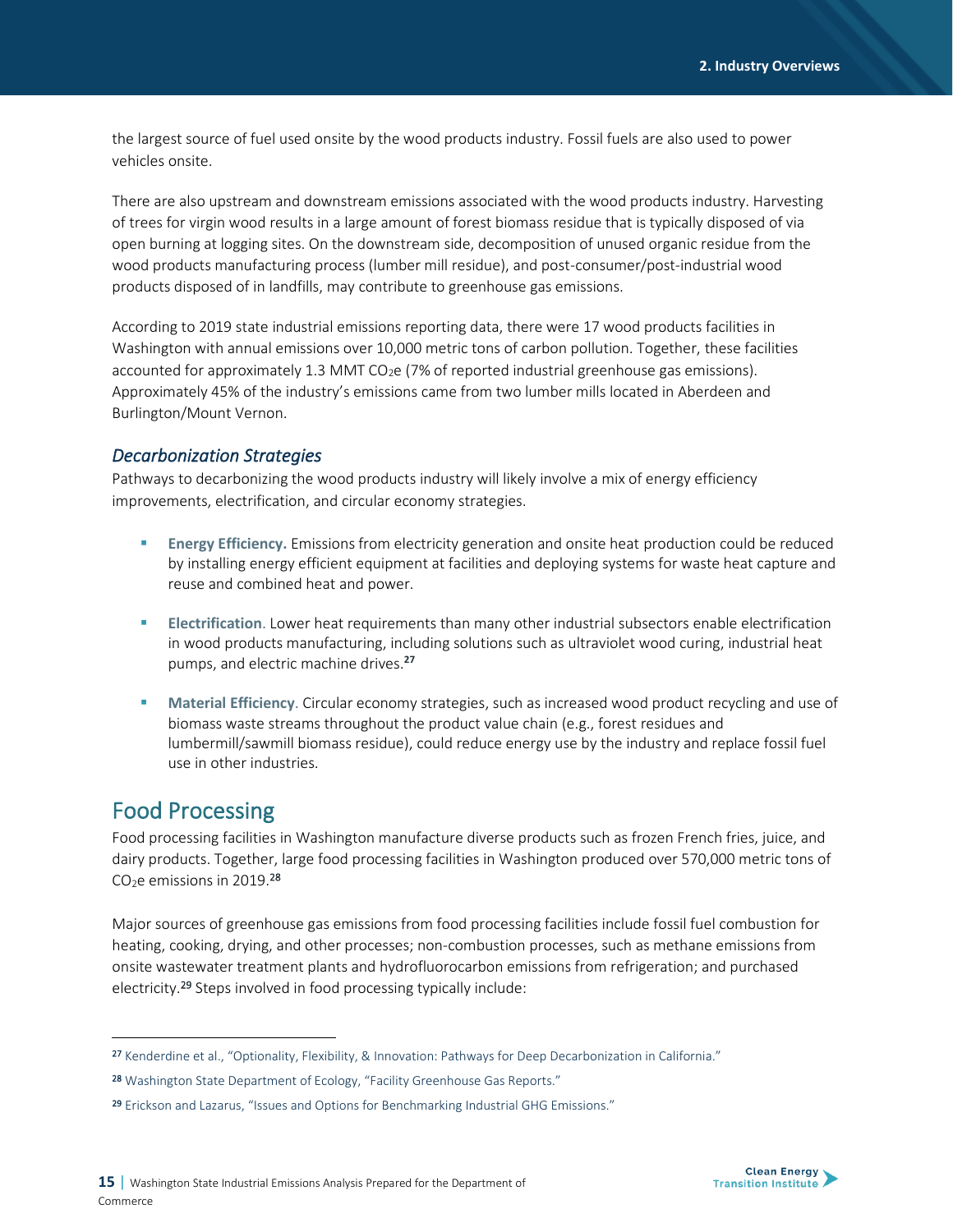- **EXEDENTIFY Inspection, Grading, and Washing**, involving a variety of electrical equipment including motors, conveyors, and pumps;
- **Processing**, including any of a wide variety of activities that can involve peeling, blanching, juice extraction, filtering, pasteurization, and others, depending on the particular product being made;
- **EXECTED Freezing or Canning**, in which the products are frozen (using large quantities of electricity) or canned (often using large quantities of heat); and
- Packaging, in which the products are placed in their final packaging for shipment.

#### *Decarbonization Strategies*

Compared to industries with large thermal energy requirements and/or those that produce significant noncombustion related process emissions, decarbonization of food processing may be relatively straightforward. Food processing is still energy intensive, however, with significant heat and steam usage for some applications, like canning. Within the food processing industry itself, therefore in the production phase, prominent strategies will involve a combination of process optimization, waste reduction, energy efficiency, and electrification (Figure 1).

Electrification potential in the food industry (e.g., meeting thermal energy demand with electricity) is relatively high compared to other industries, given generally lower temperature heat requirements.<sup>30</sup> Large potential also exists for using biomass energy and biogas, as well as solar thermal and geothermal.<sup>31</sup> One option is to utilize biogenic methane generated from wastewater treatment plants that are often co-located with food processing facilities, which otherwise are the industry's largest source of process (non-combustion) greenhouse gas emissions. Over 15% of greenhouse gas emissions from Washington's largest food processors consists of methane from industrial wastewater treatment.<sup>32</sup>

As with other industries, however, a full decarbonization strategy is likely to involve interventions both upstream and downstream from food production (Figure 1). This could include efforts to reduce emissions from food production – including in the chemicals sector where synthetic fertilizers are produced – as well as efforts to shift food consumption patterns, e.g., away from energy-intensive processed foods towards less carbon-intensive food products, and to reduce food waste. Another area to target, both within the food processing industry and downstream, would be improving the energy efficiency of, and reducing refrigerant emissions (e.g., HFCs) from, refrigeration equipment.

<sup>30</sup> Benjamin K. Sovacool et al., "Decarbonizing the Food and Beverages Industry: A Critical and Systematic Review of Developments, Sociotechnical Systems and Policy Options," *Renewable and Sustainable Energy Reviews* 143 (June 1, 2021): 110856, https://doi.org/10.1016/j.rser.2021.110856.

<sup>31</sup> Sovacool et al.

<sup>32</sup> Washington State Department of Ecology, "Facility Greenhouse Gas Reports."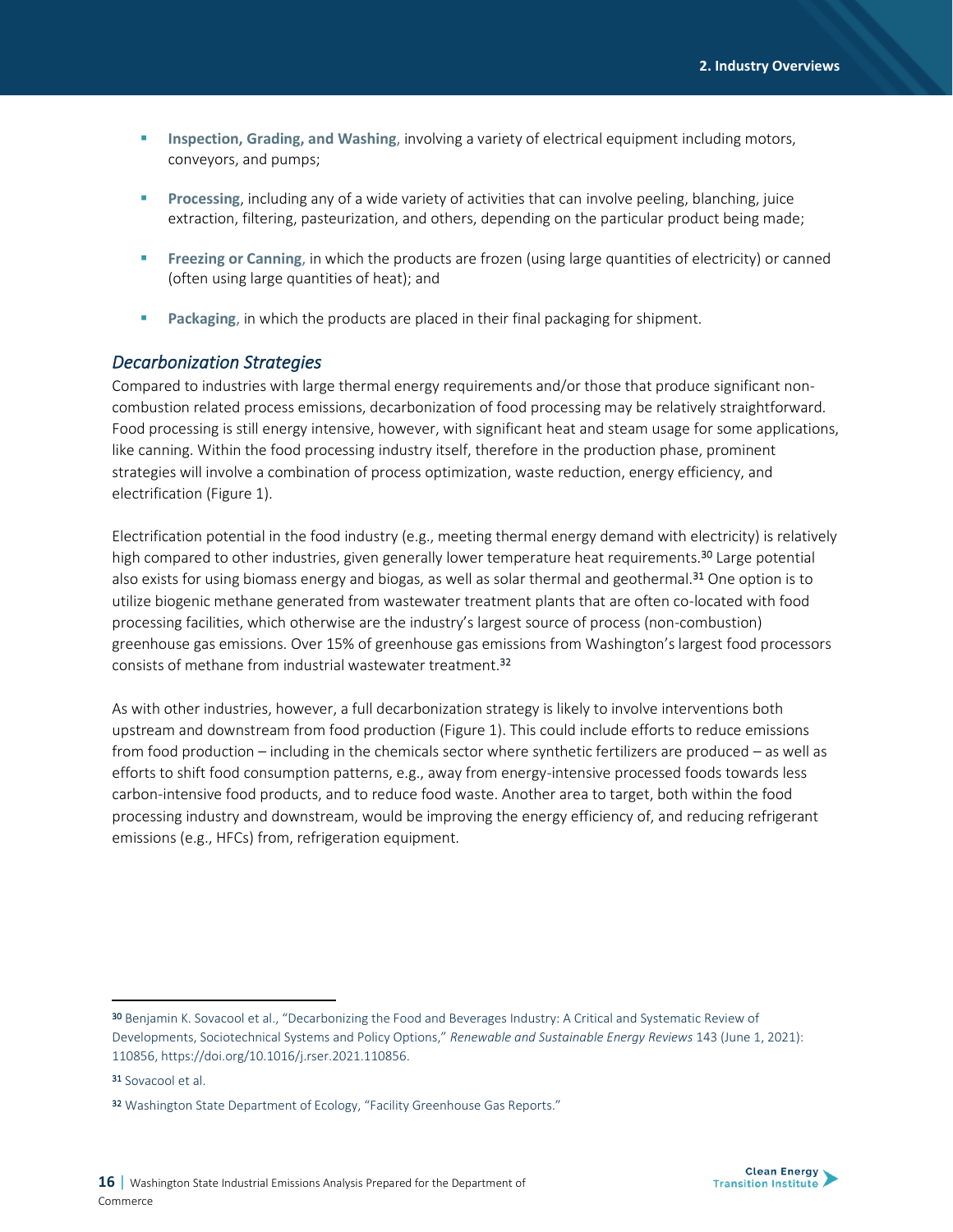| Part of sociotechnical system                                                             | <b>Decarbonization options</b>                                                                                                                                                             |                                                                            |
|-------------------------------------------------------------------------------------------|--------------------------------------------------------------------------------------------------------------------------------------------------------------------------------------------|----------------------------------------------------------------------------|
| Agriculture (e.g., farms,<br>factory farms, ranches,<br>slaughterhouses)                  | Better land use management, manure<br>management, nitrogen efficiency, precision<br>agriculture, decentralized food chains and<br>distributed food manufacturing                           | cold<br>hefs                                                               |
| Food processing (e.g.<br>manufacturing,<br>preparation, packaging,<br>working conditions) | Automation and process optimization,<br>thermal management and heat recovery,<br>adoption of renewable electricity and<br>heat/fuel switching, energy efficiency,<br>sustainable packaging | transformativ<br>ology,<br>robotic<br>notechn<br>and<br>possibly<br>ssing, |
| Retail and distribution<br>(supermarkets, grocery<br>stores, restaurants, pubs)           | Energy efficiency, sustainable sourcing,<br>supply chain management, minimizing food<br>waste                                                                                              | and<br>œ<br>proces<br>novations<br>emerging<br>plasma                      |
| Markets and user practices<br>(e.g. eating patterns,<br>household preferences)            | Alternatives to meat and cellular<br>agriculture, less carbon intensive diets, food<br>sharing                                                                                             | 78                                                                         |

#### Figure 1. Sociotechnical Options for Decarbonizing the Food and Beverage System<sup>33</sup>

## **Chemicals**

Nationwide, the U.S. chemical industry is large and diverse, producing a wide array of both intermediate and final products used in goods and services throughout the economy. Supply chains, which extend domestically and internationally, are complex and intertwined. Although the industry is hardly monolithic, most chemical products (including fertilizers and plastics) are derived from fossil fuel feedstocks, especially petroleum, with petrochemicals at the base of a wide range of chemical supply chains. 34

The industry is also energy intensive. Major sources of greenhouse gas emissions from chemical manufacturers include direct combustion of fossil fuels to produce heat, and non-combustion process emissions that occur from using fossil fuels and other raw materials as feedstocks.

In Washington State, the chemical industry includes numerous small companies that manufacture a variety of chemicals.<sup>35</sup> Most larger facilities are involved in producing chemicals related to fertilizer production. Agrium Kennewick Fertilizer Operations, for example, is the largest chemical-sector emitter in the state and produces nitrogenous fertilizer (which results in significant non-combustion  $N_2O$  emissions).

Solvay Chemicals and Air Liquide produce hydrogen and/or hydrogen derivates (e.g., hydrogen peroxide), which are used primarily to produce ammonia for fertilizer production. The process of reforming methane



<sup>33</sup> Sovacool et al., "Decarbonizing the Food and Beverages Industry."

<sup>34</sup> Peter G. Levi and Jonathan M. Cullen, "Mapping Global Flows of Chemicals: From Fossil Fuel Feedstocks to Chemical Products," *Environmental Science & Technology* 52, no. 4 (February 20, 2018): 1725–34, https://doi.org/10.1021/acs.est.7b04573.

<sup>35</sup> Erickson and Lazarus, "Issues and Options for Benchmarking Industrial GHG Emissions."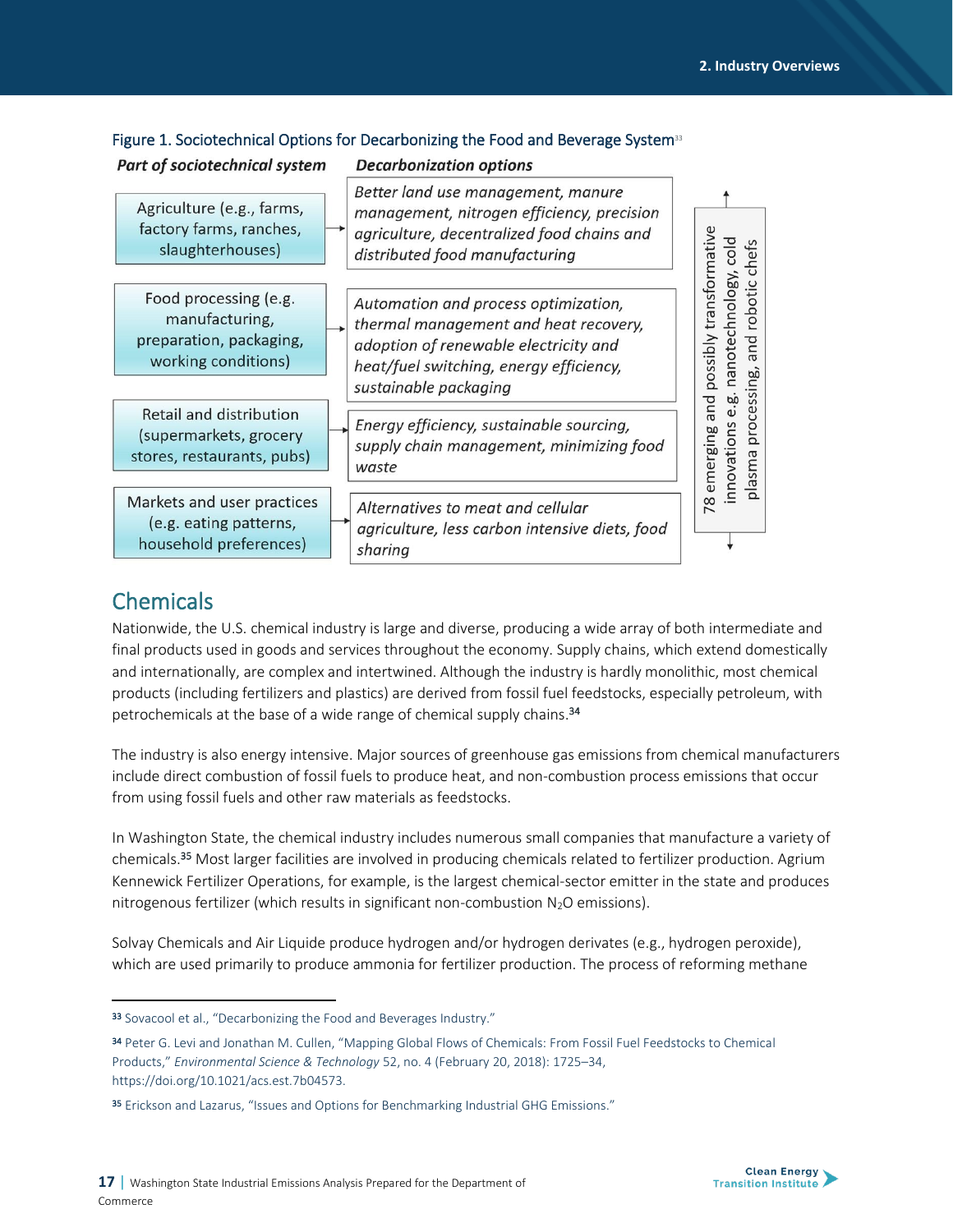$(CH<sub>4</sub>)$  to hydrogen  $(H<sub>2</sub>)$  releases CO<sub>2</sub> as both a combustion emission and a process emission. Another large emitter, Emerald Kalama Chemicals, makes petrochemical additives for the food industry; the firm's primary source of emissions would likely be fuels used to heat multiple boilers and heaters.<sup>36</sup>

#### *Decarbonization Strategies*

As a whole, the chemical industry is particularly "hard to abate" because of its complexity (involving many intermediate products), and because interdependent industry segments have developed over time around fossil fuel-dependent production pathways.<sup>37</sup> Full decarbonization will require different strategies tailored to different industry segments. Petrochemicals incorporated in various products can be released during product use and disposal, so efforts to decarbonize the industry must look at full lifecycle emissions.<sup>38</sup>

Within the fertilizer and food production supply chains, key strategies will likely involve energy use efficiency and – where possible – electrification of energy. However, full decarbonization will likely require:

- **Use of Green (or Blue) Hydrogen** to produce ammonia. This could avoid process emissions associated with steam reformation of methane to produce hydrogen. Green hydrogen could also be used to supply thermal energy. One challenge, however, is that ammonia is typically converted to other compounds – primarily urea – to be used as fertilizer. Urea production requires a source of carbon, which today is typically the methane used in hydrogen/ammonia production.**<sup>39</sup>** Making urea "net zero" may require alternate sources of carbon, e.g., either derived from biomass or direct air capture.
- **Abatement of N<sub>2</sub>O Emissions.** Nitric acid production generates substantial N<sub>2</sub>O emissions if these emissions are not controlled. However, emissions can be cost-effectively reduced (typically by 95- 98%, but up to 99%) using control technologies installed at oxidation reactors.**<sup>40</sup>** (The Agrium Kennewick plant does not currently use any control technology.)

Finally, given that use of green hydrogen and non-fossil sources of carbon are likely to be cost prohibitive for some time, another key strategy is likely to be downstream efficiency improvements in fertilizer application, including use of nitrification inhibitors. 41



<sup>36</sup> Erickson and Lazarus.

<sup>37</sup> Max Åhman, "Perspective: Unlocking the 'Hard to Abate' Sectors" (World Resources Institute, March 2020), https://files.wri.org/expert-perspective-ahman.pdf.

<sup>38</sup> Energy Transitions Commission, "Mission Possible Sectoral Focus: Plastics" (Energy Transitions Commission, January 2019), https://www.energy-transitions.org/publications/mission-possible-sectoral-focus-plastics/.

<sup>39</sup> Andrea Valentini, "Decarbonising the Fertilizer Industry: Is Green Ammonia the Answer or Should We Focus Elsewhere?," *Argus Media* (blog), May 19, 2021, https://www.argusmedia.com/en/blog/2021/may/19/decarbonizing-the-fertilizerindustry-is-green-ammonia-the-answer-or-should-we-focus-elsewhere.

<sup>40</sup> Michael C. E. Groves and Alexander Sasonow, "Uhde EnviNOx® Technology for NOX and N2O Abatement: A Contribution to Reducing Emissions from Nitric Acid Plants," *Journal of Integrative Environmental Sciences* 7, no. sup1 (August 1, 2010): 211– 22, https://doi.org/10.1080/19438151003621334; "Nitrous oxide emissions from nitric acid production," The Nitric Acid Climate Action Group, accessed June 16, 2021, http://www.nitricacidaction.org/about/nitrous-oxide-emissions-from-nitricacid-production/.

<sup>41</sup> Justin Ahmed et al., "Reducing Agriculture Emissions through Improved Farming Practices" (McKinsey & Company, 2020), https://www.mckinsey.com/industries/agriculture/our-insights/reducing-agriculture-emissions-through-improved-farmingpractices.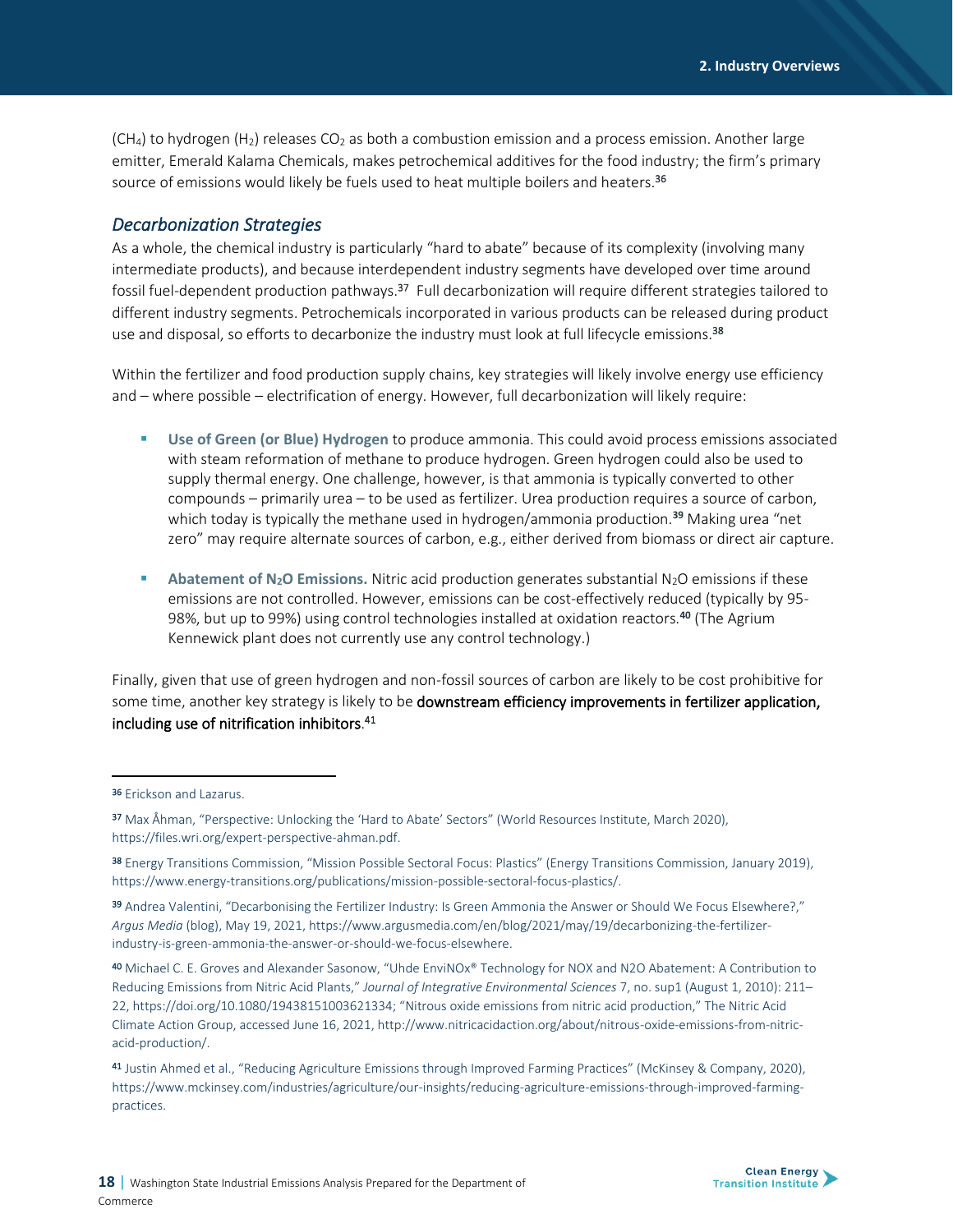### Aerospace Manufacturing

Aerospace manufacturing involves the production of aircraft parts from metal, carbon fiber, and other materials as well as aircraft assembly, testing, and delivery. Aircraft parts may be manufactured and assembled onsite or procured from outside contractors/suppliers.

The dominant sources of emissions from aerospace manufacturing are electricity use and onsite use of fossil fuels (typically natural gas) to generate electricity and heat for facility operations. A large portion of energy use in aerospace manufacturing is associated with aircraft surface finishing operations, including anodizing, plating, coatings, painting and stripping processes, and testing operations.<sup>42</sup>

According to 2019 Washington State industrial emissions reporting data, there were five aerospace manufacturing facilities in the state with annual emissions over 10,000 metric tons of carbon pollution. Together, these facilities accounted for approximately 0.15 MMT CO2e (0.8% of reported industrial greenhouse gas emissions). All five facilities are owned by The Boeing Company.

#### *Decarbonization Strategies*

Pathways to eliminating greenhouse gas emissions from aerospace manufacturing will likely involve a mix of energy efficiency improvements, smart manufacturing processes, electrification, clean fuels, and circular economy strategies.

- **Energy Efficiency:** Emissions from electricity generation and onsite heat production could be reduced by installing energy efficient equipment at facilities and systems for waste heat capture reuse and combined heat and power.
- **EXECT** Smart Manufacturing. The use of modern information and communication technologies and process automation can reduce energy intensity of manufacturing (some estimates suggest that smart manufacturing can reduce industrial energy intensity by 20%).**<sup>43</sup>** Additive manufacturing, also known as 3-D printing, can use energy-intensive raw materials more efficiently by precisely forming and assembling parts and products.
- **Electrification**. Lower heat requirements than many other industrial subsectors enable electrification in aerospace manufacturing, including solutions such as industrial heat pumps and electric machine drives.**<sup>44</sup>**
- **EXECLEAN FUELS.** Where cheaper direct electrification is not possible, residual need for liquid and gaseous fuels can be met with low-carbon substitutes for fossil fuels, including renewable natural gas and electrofuels.



<sup>42</sup> "ENERGY STAR Focus on Energy Efficiency in Aerospace & Defense," Energy Star, accessed May 10, 2021, https://www.energystar.gov/industrial\_plants/improve/energy\_star\_focus\_energy\_efficiency\_aerospace.

<sup>43</sup> Ethan A Rogers, "The Energy Savings Potential of Smart Manufacturing" (American Council for an Energy-Efficient Economy (ACEEE), 2014), https://www.aceee.org/sites/default/files/publications/researchreports/ie1403.pdf.

<sup>44</sup> Kenderdine et al., "Optionality, Flexibility, & Innovation: Pathways for Deep Decarbonization in California."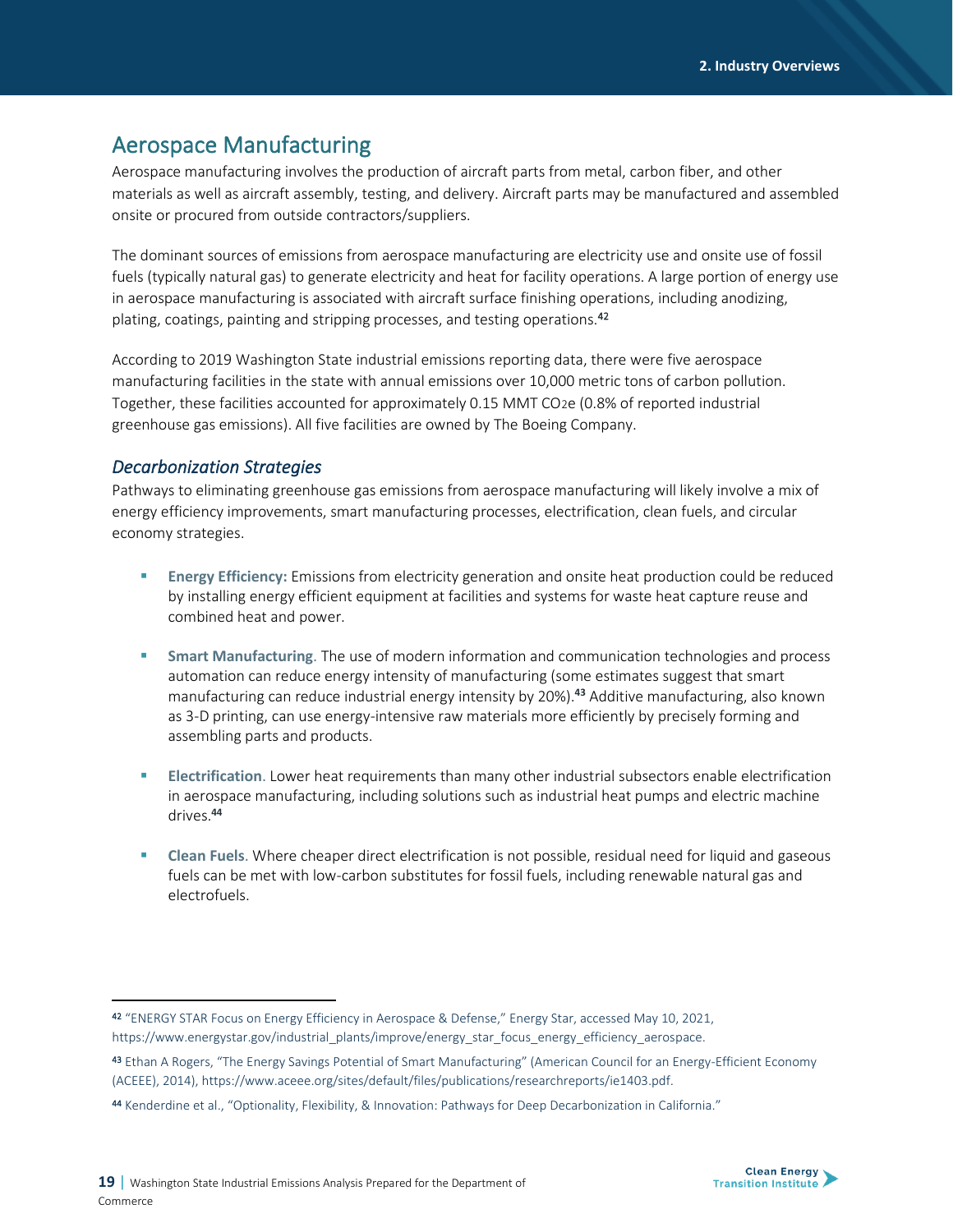▪ **Increased Carbon Fiber and Metal Recycling:** As much as 90% of airplanes by weight may be recyclable for parts reuse and scrap.**<sup>45</sup>** Some recycled aerospace-grade carbon fiber may be able to be reused in aircraft, while excess can used to make other products such as electronics accessories, car parts, and railcar undercarriages. Product designs that enable easy disassembly of parts and materials recovery may increase recycling potential.

### Glass

Four main types of glass are manufactured in the United States: flat glass (e.g., windows); container (hollow) glass; fiberglass; and specialty glass. Glass is made primarily from silica sand with lime, soda, cullet (recycled glass), and other ingredients added. The mixture is then melted together at a high temperature.

Washington State is home to three major glass manufacturing facilities, including Cardinal Glass, a flat glass manufacturer in Winlock (near Chehalis); Ardagh Glass, a glass bottle manufacturer (and major glass recycler and supplier of wine bottles) in Seattle; and Owens-Illinois, a glass container manufacturer in Kalama. Together these facilities emit approximately 180,000 metric tons of greenhouse gases annually (Washington Dept. of Ecology 2019).

Glass manufacturing also is a major source of local air pollution and water pollution in Washington. According to the Washington State Department of Ecology air emissions inventory,<sup>46</sup> the Ardagh Group's glass recycling plant in South Seattle is the largest stationary source of particulate matter and sulfur dioxide in King County and has recently been cited for numerous violations by the Department of Ecology.<sup>47</sup>

Specific production methods can vary for different types of glass, but basic production steps include:

- **Batch Preparation and Mixing, where silica (sand), soda, potash, and (in some cases) cullet are** combined with stabilizers, including lime, magnesium oxide, and aluminum oxide. Materials are ground and mixed until a uniform mixture is obtained (the "batch" or "frit"), which is then melted in a furnace. Additives and refining agents may also be included.
- **Melting and Refining, in which a raw material batch is fired in a furnace heated either by combustion** or electricity or a combination of both, and sometimes using oxygen instead of regular combustion air to increase efficiency and reduce nitrous oxide emissions. Refining, which involves removal of bubbles, and homogenization, also occur in the furnace. In the U.S., most glass furnaces are fired by natural gas and some (especially container-glass furnaces) use electric boosters, as glass is a conductor at high temperatures. In such cases, electricity can represent up to 20% of the energy input to the furnace. Use of electric boost is less common in furnaces that produce flat glass.
- **Conditioning and Forming**, in which glass is transferred out of the furnace into a forehearth, where it is conditioned to have the desired temperature distribution, and then delivered to the forming



<sup>45</sup> The Boeing Company, "Global Environment Report 2020" (The Boeing Company, 2020), https://www.boeing.com/resources/boeingdotcom/principles/environment/pdf/2020\_environment\_report.pdf.

<sup>46</sup> "Air Emissions Inventory," Washington State Department of Ecology, accessed June 30, 2021, https://ecology.wa.gov/Air-Climate/Air-quality/Air-quality-targets/Air-emissions-inventory.

<sup>47</sup> "King County Responsibility Lease Detail & Attestation Form," DocumentCloud, 2019, https://www.documentcloud.org/documents/6434979-King-County-Responsibility-Form-Ardagh.html.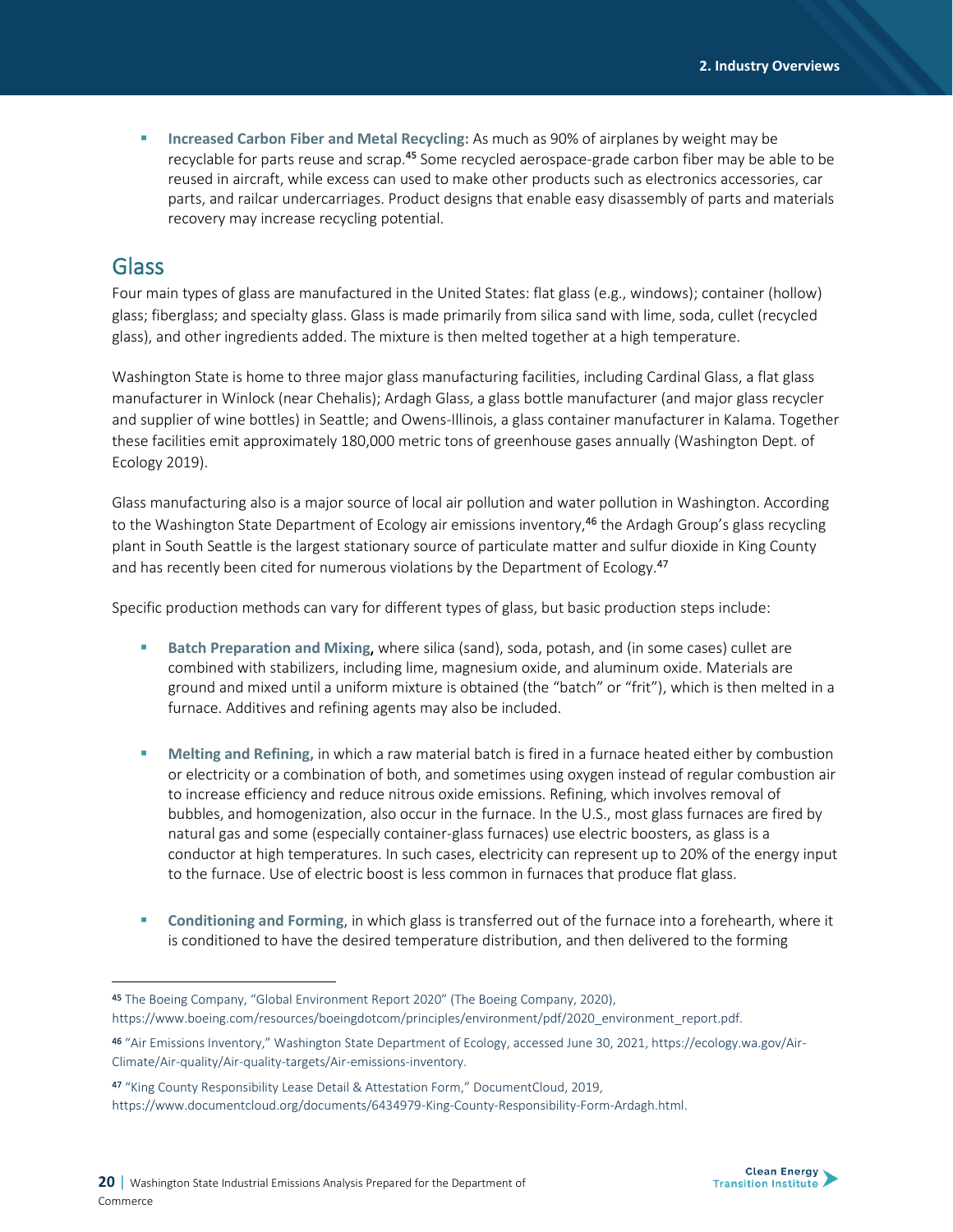equipment, where it is either shaped continuously (e.g., the float or rolled glass processes used to make flat glass) or separated into individual portions ("gobs") for blowing or pressing into containers.

**EXICT:** Finishing, in which various processes and treatments may be applied to affect glass characteristics. These steps may include annealing (reheating and cooling of the glass to remove stresses), toughening (also accomplished by a reheating, followed by rapid cooling with air jets), and coatings (e.g., mirrors).

#### *Decarbonization Strategies*

The high temperatures required to melt raw materials cause glass manufacturing to be highly energy intensive and have a high share of energy-related  $CO<sub>2</sub>$  emissions.<sup>48</sup> Glass manufacturing also has significant process emissions resulting from the melting of carbonate raw materials (limestone, dolomite, soda ash).

Therefore, decarbonization pathways for the glass industry will involve a combination of measures to reduce *energy-related emissions*, including fuel switching, electrification, waste heat recovery, and process intensification; and material efficiency strategies to avoid *process emissions*. Carbon capture, utilization and storage could also be used to mitigate process emissions, but its potential use in the glass industry has not been widely investigated and could face numerous challenges, including the tendency for glass manufacturing facilities to be relatively small and distributed, the presence of acidic compounds, and relatively low  $CO<sub>2</sub>$ concentrations in flue gas.<sup>49</sup>

- **Fuel Switching**. Carbon-free fuels, including biogas, synthetic methane, biomass, and green hydrogen, can be substituted for fossil fuels to provide high temperature process heat needed to melt raw materials and cullet. Numerous projects are currently underway in Europe and the United Kingdom to test the use of hydrogen for decarbonization of the glass industry.<sup>50</sup>
- **Electrification**. Alternatively, some process heating can potentially be electrified using electric melting furnaces technologies such as sub-merged electrodes, microwaves, and plasma. However, electric melting furnaces may not be suitable for all glass types.**<sup>51</sup>**
- **EXECT Waste Heat Recovery.** After waste heat is minimized as much as possible through equipment energy efficiency improvements and electrification, remaining waste heat can be recovered and reused to reduce overall energy demand and energy-related emissions. Waste heat can be reused for preheating of combustion gases, raw materials, and cullet; onsite building heating/cooling; electricity generation; or offsite heating needs through district heating systems.**<sup>52</sup>**
- **Process Intensification**. Incremental energy efficiency gains can be made by implementing various manufacturing process intensification measures, including use of advanced process controls,

<sup>52</sup> Zier et al.



<sup>48</sup> Michael Zier et al., "A Review of Decarbonization Options for the Glass Industry," *Energy Conversion and Management: X* 10 (June 1, 2021): 100083, https://doi.org/10.1016/j.ecmx.2021.100083.

<sup>49</sup> Glass Alliance Europe, "The European Glass Sector Contribution to a Climate Neutral Economy" (Glass Alliance Europe, 2019), https://www.glassallianceeurope.eu/images/para/gae-position-paper-on-decarbonisation-june-2019\_file.pdf.

<sup>50</sup> "HyGlass," IN4climate.NRW, accessed July 6, 2021, https://www.in4climate.nrw/en/best-practice/projects/2020/hyglass/; "HyNet North West," HyNet North West, accessed July 6, 2021, https://hynet.co.uk/; "Kopernikus-Projekte," Kopernikus-Project: P2X, accessed July 6, 2021, https://www.kopernikus-projekte.de/en/projects/p2x.

<sup>51</sup> Zier et al., "A Review of Decarbonization Options for the Glass Industry."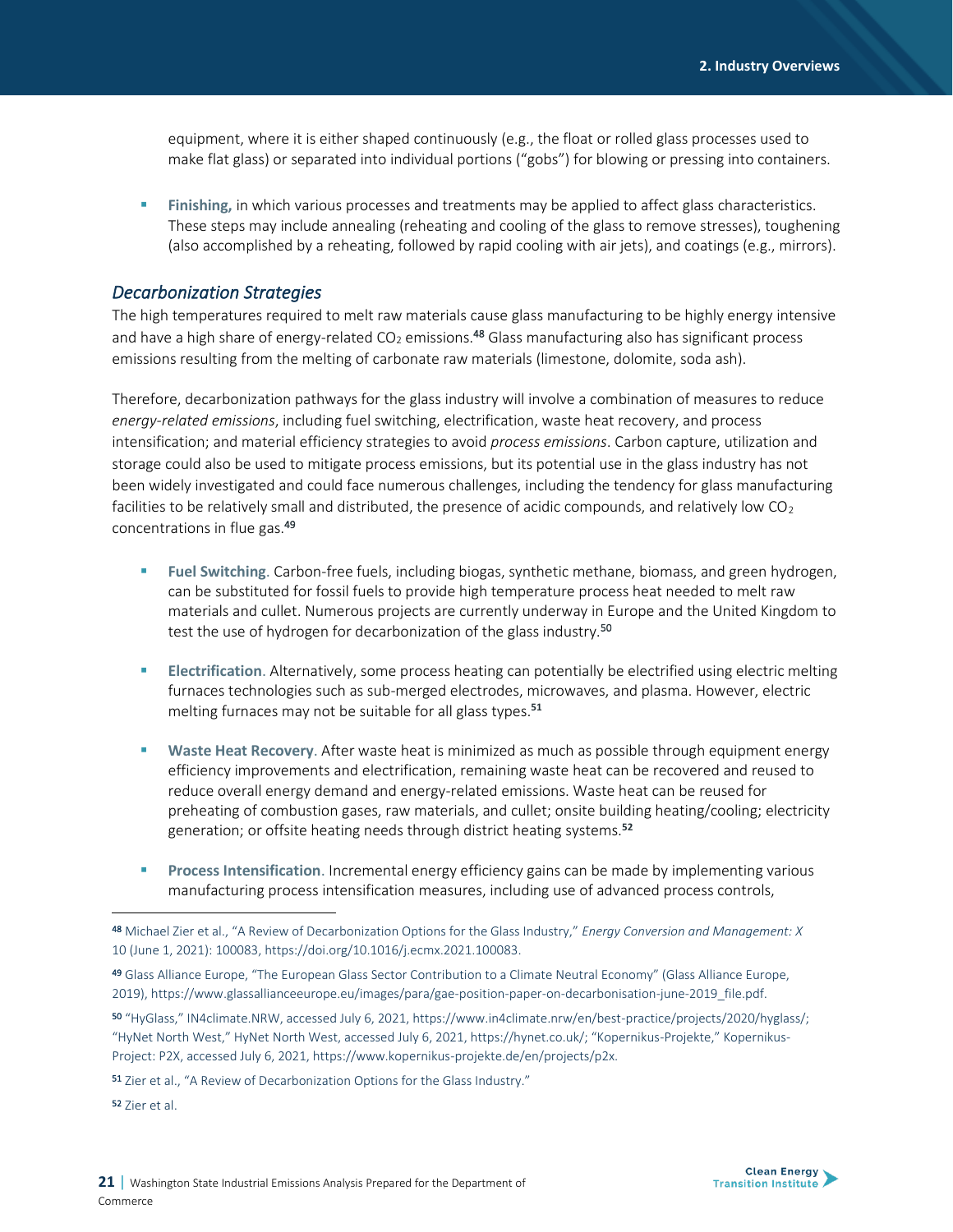adjustments to raw material preparation, and modifications to furnace and burner design and operation.**<sup>53</sup>**

**Material Efficiency**. Increasing recycling of glass, which is limited to container glass and glass fibers, can significantly reduce  $CO<sub>2</sub>$  emissions from glass-making. However, the current rate of glass recycling is already high in the United States. Mixing recycled glass (cullet) with raw materials, or using cullet entirely, avoids both energy-related and process CO2 emissions. Cullet has a lower melting temperature than the raw materials used in glass-making, requiring less process heat. Carbonate raw materials (limestone, dolomite, soda ash) also directly release CO2 when heated for glass-making.**<sup>54</sup>**

### Steel

Steel is produced from both virgin materials (primary iron extracted from iron ore) and secondary materials (scrap). The steel industry globally uses three dominant production pathways:

- **EXECT:** The Blast Furnace-Basic Oxygen Furnace (BF-BOF) pathway involves the conversion of iron ore pellets into pig iron in a coke-fired blast furnace (BF) followed by the conversion of pig iron into steel in a basic oxygen furnace. Coke, used as a fuel in the BF, is a purified fossil fuel made by heating coal or oil in the absence of air. The BF-BOF process is typically integrated at a single plant along with the coke production, sintering, and pelletization processes.  $CO<sub>2</sub>$  is emitted at many points in the BF-BOF process, but the BF is the largest source of emissions.
- **EXPLEM** The **Scrap-Electric Arc Furnace (scrap-EAF)** pathway involves production of recycled steel from scrap materials. The scrap steel is melted for reuse in a furnace that heats charged material by means of an electric arc. Steel production from scrap using an electric arc furnace (EAF) is a lower emissions pathway, but there are still emissions from electricity generation and direct (process) emissions from consumption of carbon-containing electrodes and from scrap oxidizing.
- The Direct Reduced Iron-Electric Arc Furnace (DRI-EAF) pathway involves feeding direct reduced iron (DRI) into an electric arc furnace to produce steel. DRI, also referred to as sponge iron, is made by converting solid iron oxide into solid iron in the presence of high heat and a reducing syngas containing hydrogen and carbon monoxide, derived from natural gas or coal. Producing DRI from iron ore avoids the need for coking and sintering, but still produces carbon emissions from fossil fuel combustion and the use of syngas.

Globally, about two-thirds of steel is produced via the BF-BOF process, which uses mostly iron ore as its feedstock (with small amounts of scrap). In the United States, the majority of steel is produced using EAF, which is significantly less greenhouse gas-intensive, especially since the primary input is scrap metal. Only around 5% of current U.S. steel production currently uses DRI.

In Washington State, the only producer of crude steel is Nucor Steel in Seattle, which uses an EAF and relies exclusively on scrap to make steel rebar, flat bar, channel, and other similar products. After crude steel is cast, additional processes convert the steel to finished products at forges. One forge, Jorgenson Forge, is based in

<sup>53</sup> Zier et al.

<sup>54</sup> Ecofys, "Methodology for the Free Allocation of Emission Allowances in the EU ETS Post 2012: Sector Report for the Glass Industry" (European Commission, 2009), https://ec.europa.eu/clima/sites/clima/files/ets/allowances/docs/bm\_studyglass\_en.pdf.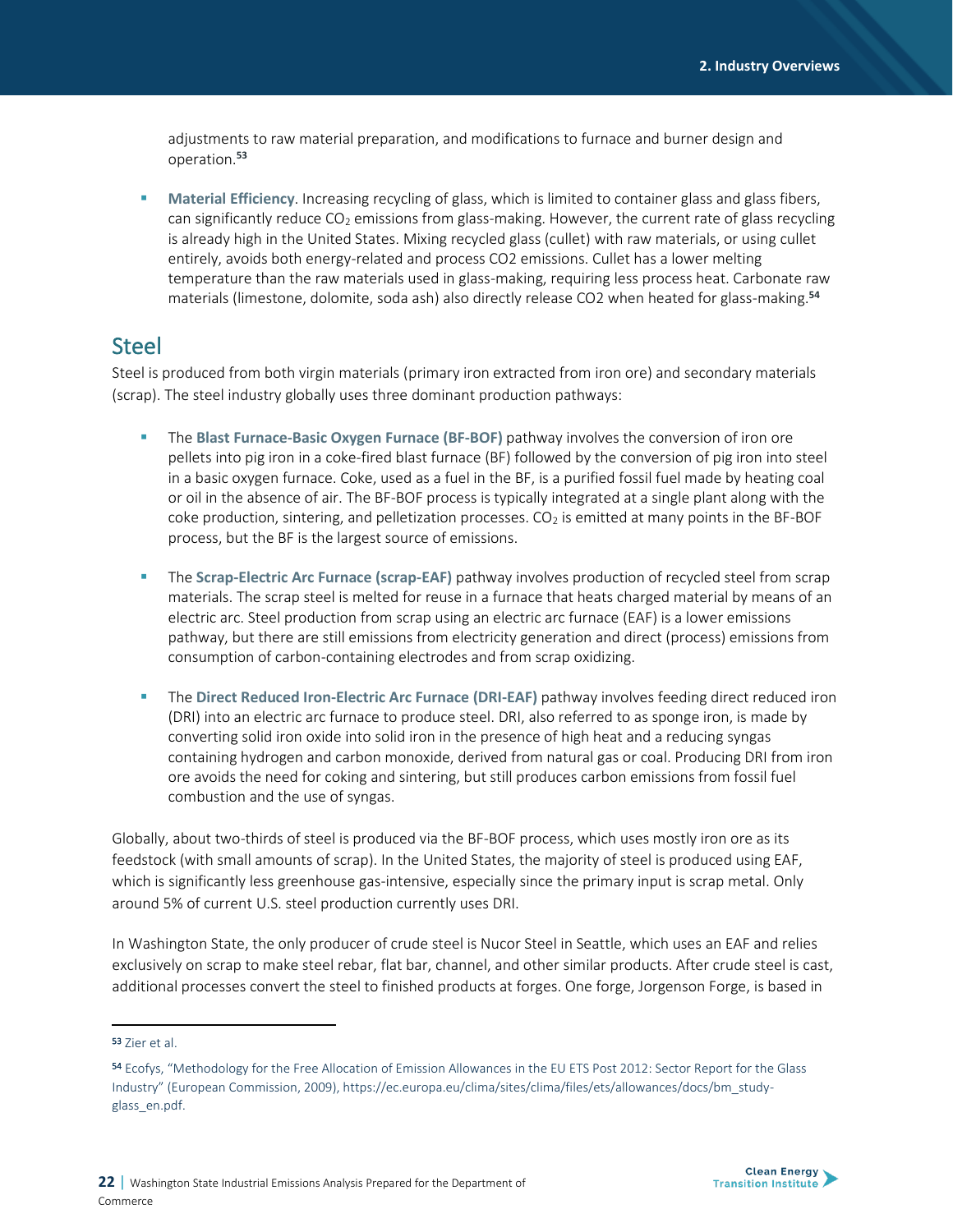Tukwila, WA. Together, Nucor Steel and Jorgensen Forge release an estimated 180,000 tons CO<sub>2</sub>e of greenhouse gases each year (Washington Dept. of Ecology 2019).

#### *Decarbonization Strategies*

Decarbonization pathways for the steel industry will initially involve incremental emissions reduction strategies, such as material efficiency, technology performance improvements, and fuel shifting away from coal to less-carbon intensive alternatives, such as natural gas and bioenergy. Full decarbonization of the steel industry will rely on a mix of carbon capture and maturation of innovative steelmaking approaches, including many that use hydrogen.

- **Material Efficiency.** Nearly a third of the metallic raw material inputs to steelmaking globally come from recycled scrap steel, with steel recycling rates around 80-90%.**<sup>55</sup>** While recycled steel can be produced using scrap and EAFs with little or no  $CO<sub>2</sub>$  emissions, already high recycling rates and growing steel demand mean that increased recycling has a limited role in decarbonization. Material efficiency measures that reduce overall steel demand while delivering the same services (e.g., extended building lifetime, improved yields through additive manufacturing, building design improvements, vehicle lightweighting, etc.) have greater potential to reduce steel industry emissions.
- **Technology Performance Improvements**. The energy intensity of steelmaking processes can be reduced through modifications to existing processes, including installation of waste-heat recovery systems, process optimization through digitization, addition of top-pressure recovery turbines to blast furnaces, use of higher quality coke, use of higher iron content in ores.**<sup>56</sup>** However, technology performance improvements only reduce carbon emissions and must be used in combination with other strategies for deeper decarbonization of steel manufacturing.
- **Fuel Shifting (excluding hydrogen)**. Replacing coal use in steelmaking with alternatives, such as natural gas and bioenergy, can significantly reduce emissions. Natural gas and some forms of biomass can be injected into blast furnaces to reduce coal use. Gas can also be used in the DRI-EAF process, producing about 20% fewer direct emissions than the BF-BOF process using coal. **57**
- **Carbon Capture, Utilization, and Storage**. Carbon capture technology can be implemented at steel mills to reduce emissions. Captured  $CO<sub>2</sub>$  could then be either permanently stored underground or utilized by other industries. Implementing carbon capture may be operationally challenging at steel mills due to the number of different point sources of emissions (e.g., blast furnace, coke plant, sinter plant, etc.).**<sup>58</sup>** One solution could be combining flue gas streams to enable carbon capture at a single point.
- **Hydrogen-Based DRI-EAF Steelmaking**. The DRI-EAF process typically relies on natural gas, so entirely replacing gas with emissions-free hydrogen produced from renewable energy (or from natural gas with carbon capture) could enable a nearly emissions-free steel production process. This



<sup>55</sup> International Energy Agency, "Iron and Steel Technology Roadmap" (International Energy Agency, 2020), https://www.iea.org/reports/iron-and-steel-technology-roadmap.

<sup>56</sup> International Energy Agency.

<sup>57</sup> International Energy Agency.

<sup>58</sup> Leeson et al., "A Techno-Economic Analysis and Systematic Review of Carbon Capture and Storage (CCS) Applied to the Iron and Steel, Cement, Oil Refining and Pulp and Paper Industries, as Well as Other High Purity Sources."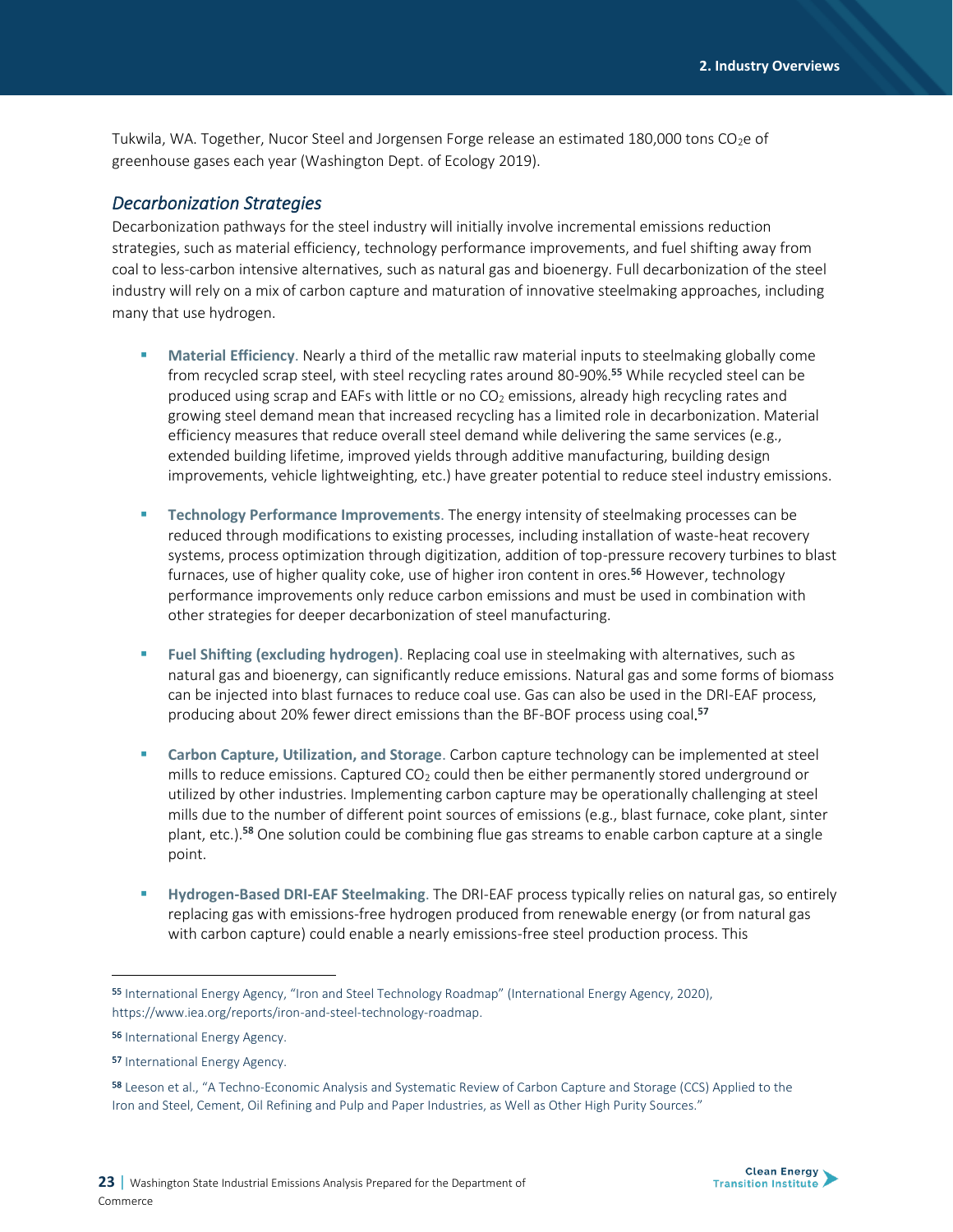decarbonization pathway would need to rely on a plentiful and cheap renewable electricity to produce large amounts of low-cost, emissions-free hydrogen.

▪ **Other Novel Steelmaking Processes**. In addition to the hydrogen-based DRI process, other new methods**<sup>59</sup>** for reducing iron oxides into iron are being developed that may reduce or eliminate process-related carbon emissions, including approaches that also use hydrogen as a reductant and others like Boston Metal's steelmaking process that uses electricity rather than hydrogen to directly reduce iron ore. It remains unclear which decarbonized steelmaking processes will most rapidly achieve cost competitive pricing and commercial scale.



<sup>59</sup> Mark Peplow, "Can Industry Decarbonize Steelmaking?," Chemical & Engineering News, 2021, https://cen.acs.org/environment/green-chemistry/steel-hydrogen-low-co2-startups/99/i22.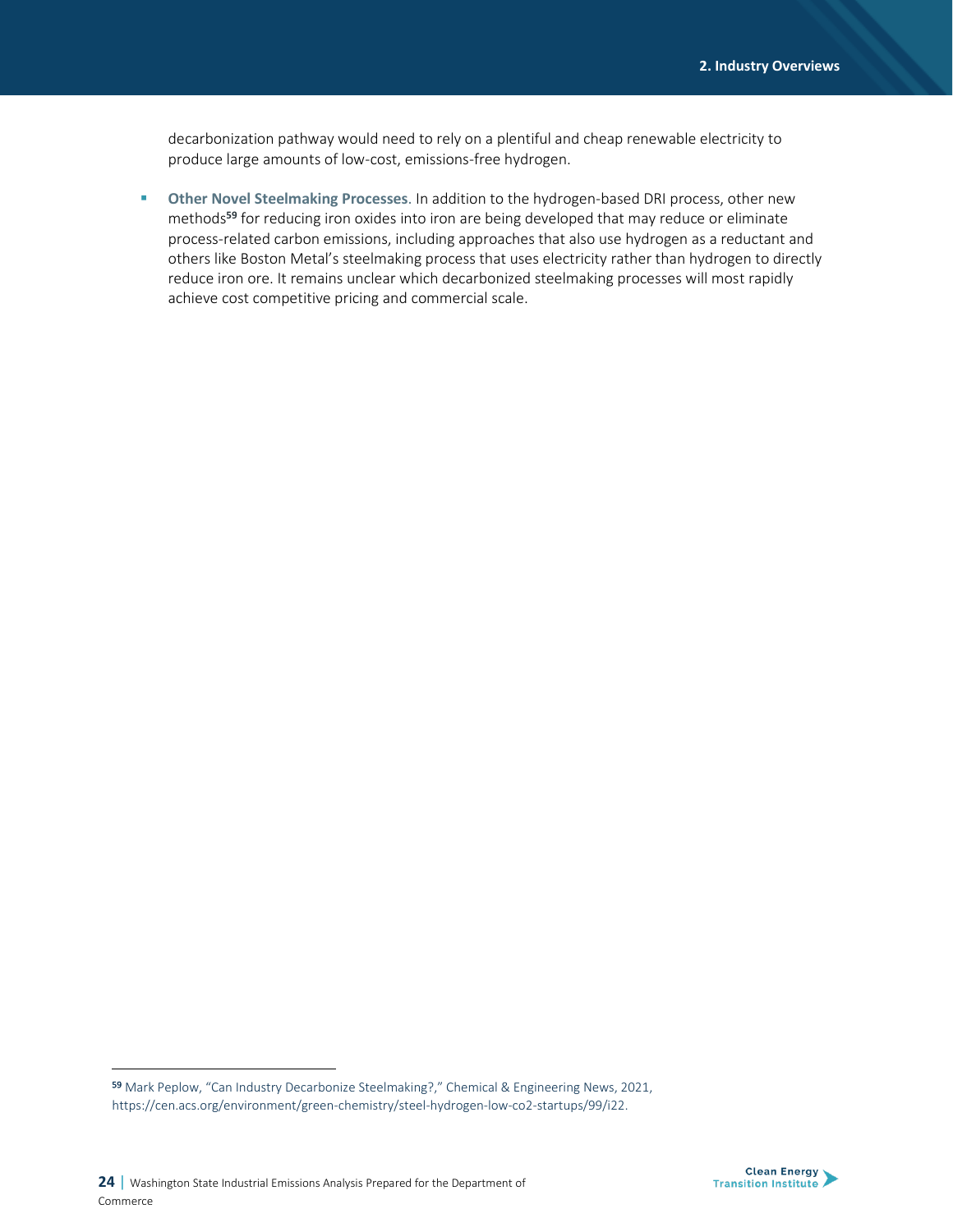# 3. Conclusion

The goal of the research and analysis presented in this paper and the accompanying Excel document, *Washington State Industrial Emission Characterization Tables,* was to identify where and how to improve understanding of greenhouse gas emissions from Washington's major industries, for the purpose of identifying options for decarbonization.

Accordingly, the combined deliverables for this assignment describe the production processes and dominant emission sources for the upstream, production phase, and downstream emissions for nine Washington State industries; provide short overviews of possible decarbonization strategies for each industry; and identify where data gaps may exist for informing these strategies.

Through leveraging existing data (especially data reported under Ecology's greenhouse gas reporting program) and closing identified data gaps, deep decarbonization pathways for Washington industries will be better understood and can be implemented in a way the meets the state's emission reduction goals while taking into account economic, workforce, and community considerations.

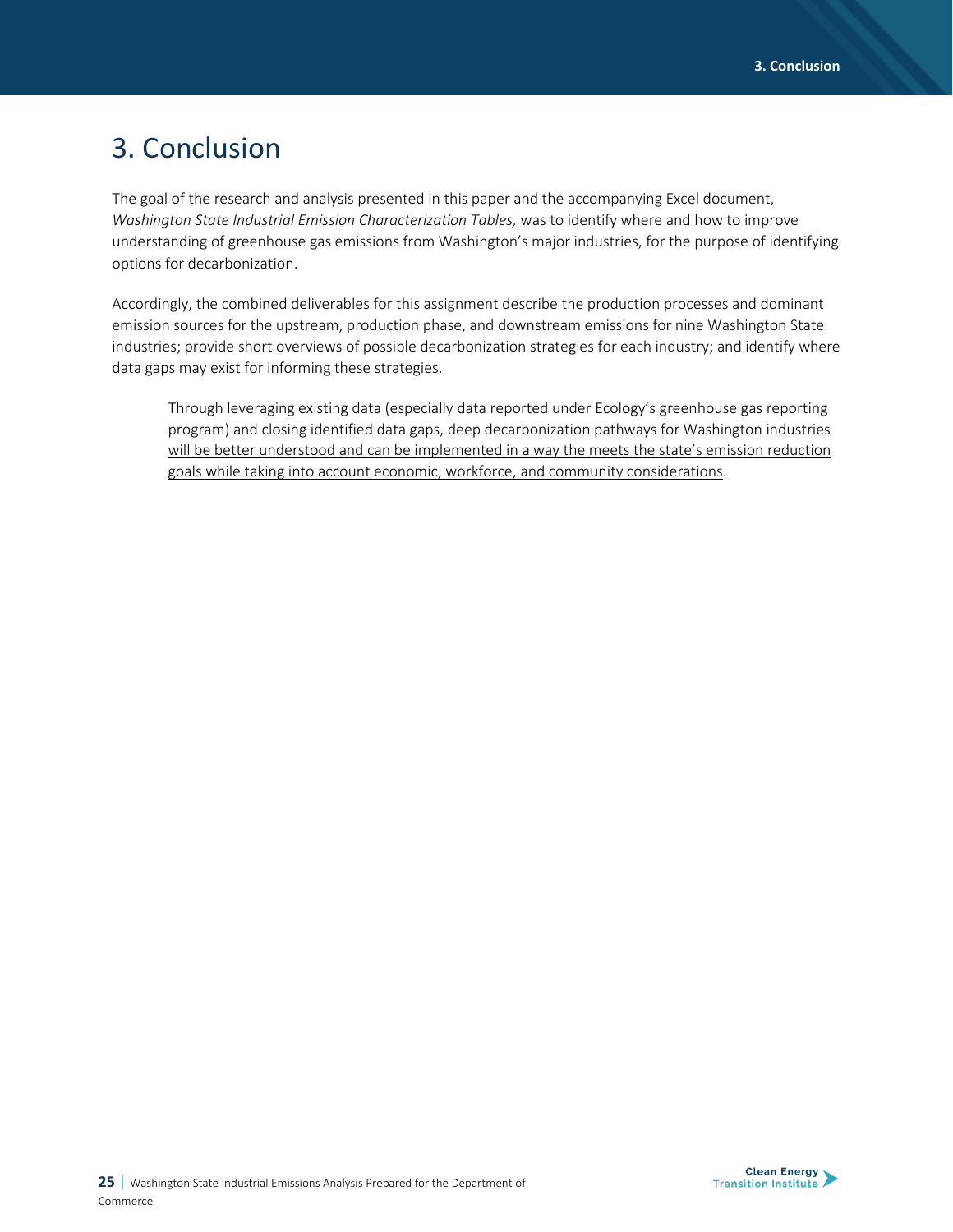# References

- Åhman, Max. "Perspective: Unlocking the 'Hard to Abate' Sectors." World Resources Institute, March 2020. https://files.wri.org/expert-perspective-ahman.pdf.
- Ahmed, Justin, Elaine Almeida, Daniel Aminetzah, Nicolas Denis, Kimberly Henderson, Joshua Katz, Hannah Kitchel, and Peter Mannion. "Reducing Agriculture Emissions through Improved Farming Practices." McKinsey & Company, 2020. https://www.mckinsey.com/industries/agriculture/ourinsights/reducing-agriculture-emissions-through-improved-farming-practices.
- Washington State Department of Ecology. "Air Emissions Inventory." Accessed June 30, 2021. https://ecology.wa.gov/Air-Climate/Air-quality/Air-quality-targets/Air-emissions-inventory.
- CARB. "Development of Product Benchmarks for Allowance Allocation (2010 Regulation, Appendix B to the First 15-Day Notice)." California Air Resources Board, July 2011.
- https://ww2.arb.ca.gov/sites/default/files/classic/regact/2010/capandtrade10/candtappb.pdf. Ecofys. "Methodology for the Free Allocation of Emission Allowances in the EU ETS Post 2012: Sector Report
- for the Glass Industry." European Commission, 2009. https://ec.europa.eu/clima/sites/clima/files/ets/allowances/docs/bm\_study-glass\_en.pdf.
- Energy Star. "ENERGY STAR Focus on Energy Efficiency in Aerospace & Defense." Accessed May 10, 2021. https://www.energystar.gov/industrial\_plants/improve/energy\_star\_focus\_energy\_efficiency\_aerosp ace.
- Energy Transitions Commission. "Mission Possible Sectoral Focus: Plastics." Energy Transitions Commission, January 2019. https://www.energy-transitions.org/publications/mission-possible-sectoral-focusplastics/.
- Erickson, P, and Michael Lazarus. "Issues and Options for Benchmarking Industrial GHG Emissions." Stockholm Environment Institute (SEI), 2010. https://www.sei.org/publications/issues-options-benchmarkingindustrial-ghg-emissions/.
- Glass Alliance Europe. "The European Glass Sector Contribution to a Climate Neutral Economy." Glass Alliance Europe, 2019. https://www.glassallianceeurope.eu/images/para/gae-position-paper-ondecarbonisation-june-2019 file.pdf.
- Gordon, Deborah, and Madhav Acharya. "Oil Shake-up: Refining Transitions in a Low-Carbon Economy." Carnegie Endowment for International Peace, 2018.

https://carnegieendowment.org/files/Gordon\_DrivingChange\_Article\_April2018\_final.pdf.

- Groves, Michael C. E., and Alexander Sasonow. "Uhde EnviNOx® Technology for NOX and N2O Abatement: A Contribution to Reducing Emissions from Nitric Acid Plants." *Journal of Integrative Environmental Sciences* 7, no. sup1 (August 1, 2010): 211–22. https://doi.org/10.1080/19438151003621334.
- IN4climate.NRW. "HyGlass." Accessed July 6, 2021. https://www.in4climate.nrw/en/bestpractice/projects/2020/hyglass/.
- HyNet North West. "HyNet North West." Accessed July 6, 2021. https://hynet.co.uk/.
- Department of Energy. "Integrated Biorefineries." Accessed June 24, 2021.
	- https://www.energy.gov/eere/bioenergy/integrated-biorefineries.
- International Energy Agency. "Iron and Steel Technology Roadmap." International Energy Agency, 2020. https://www.iea.org/reports/iron-and-steel-technology-roadmap.
- ———. "Net Zero by 2050 A Roadmap for the Global Energy Sector." International Energy Agency, 2021. https://www.iea.org/reports/net-zero-by-2050.
- Kenderdine, Melanie, Alex Kizer, Tim Bushman, Anne Canavati, and Sam Savitz. "Optionality, Flexibility, & Innovation: Pathways for Deep Decarbonization in California." Energy Futures Initiative, 2019. https://static1.squarespace.com/static/58ec123cb3db2bd94e057628/t/5cadebd04cd61c00017a563b /1554901977873/EFI+California+Summary+DE+PM.pdf.

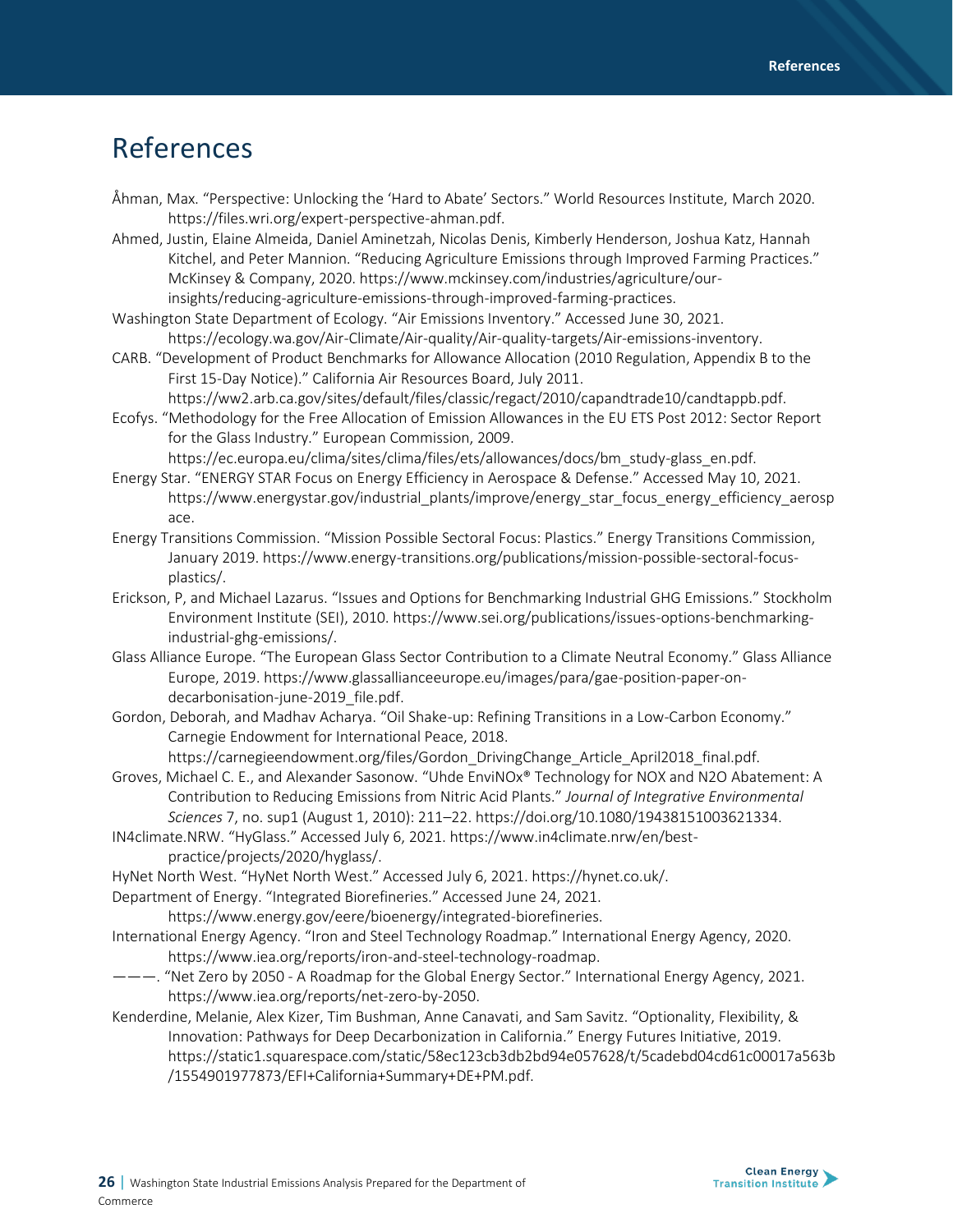DocumentCloud. "King County Responsibility Lease Detail & Attestation Form," 2019.

https://www.documentcloud.org/documents/6434979-King-County-Responsibility-Form-Ardagh.html. Kopernikus-Project: P2X. "Kopernikus-Projekte." Accessed July 6, 2021. https://www.kopernikus-

Kramer, Klaas Jan, Eric Masanet, Tengfang Xu, and Ernst Worrell. "Energy Efficiency Improvement and Cost Saving Opportunities for the Pulp and Paper Industry." Ernest Orlando Lawrence Berkeley National Laboratory, 2009.

https://www.energystar.gov/sites/default/files/buildings/tools/Pulp\_and\_Paper\_Energy\_Guide.pdf.

- Law, Karen, Michael Chan, and Simon Mui. "Carbon Reduction Opportunities in the California Petroleum Industry." NRDC, 2013. https://www.nrdc.org/sites/default/files/california-petroleum-carbonreduction-IB.pdf.
- Leeson, D., N. Mac Dowell, N. Shah, C. Petit, and P. S. Fennell. "A Techno-Economic Analysis and Systematic Review of Carbon Capture and Storage (CCS) Applied to the Iron and Steel, Cement, Oil Refining and Pulp and Paper Industries, as Well as Other High Purity Sources." *International Journal of Greenhouse Gas Control* 61 (June 1, 2017): 71–84. https://doi.org/10.1016/j.ijggc.2017.03.020.
- Levi, Peter G., and Jonathan M. Cullen. "Mapping Global Flows of Chemicals: From Fossil Fuel Feedstocks to Chemical Products." *Environmental Science & Technology* 52, no. 4 (February 20, 2018): 1725–34. https://doi.org/10.1021/acs.est.7b04573.
- The Nitric Acid Climate Action Group. "Nitrous oxide emissions from nitric acid production." Accessed June 16, 2021. http://www.nitricacidaction.org/about/nitrous-oxide-emissions-from-nitric-acid-production/.
- Peplow, Mark. "Can Industry Decarbonize Steelmaking?" Chemical & Engineering News, 2021. https://cen.acs.org/environment/green-chemistry/steel-hydrogen-low-co2-startups/99/i22.
- Institute for Sustainable Process Technology. "PROVIDES." Accessed June 11, 2021. https://ispt.eu/projects/provides/.
- IHS Markit. "Reduce, Repurpose, Reinvent: Long-Term Refinery Outlook Defined by Diverging Regional Imperatives," 2020. https://ihsmarkit.com/research-analysis/reduce-repurpose-reinvent-longtermrefinery-outlook.html.
- U.S. Energy Information Administration (EIA). "Refining Crude Oil." Accessed July 5, 2021. https://www.eia.gov/energyexplained/oil-and-petroleum-products/refining-crude-oil.php.
- Rogers, Ethan A. "The Energy Savings Potential of Smart Manufacturing." American Council for an Energy-Efficient Economy (ACEEE), 2014.

https://www.aceee.org/sites/default/files/publications/researchreports/ie1403.pdf.

- Sovacool, Benjamin K., Morgan Bazilian, Steve Griffiths, Jinsoo Kim, Aoife Foley, and David Rooney. "Decarbonizing the Food and Beverages Industry: A Critical and Systematic Review of Developments, Sociotechnical Systems and Policy Options." *Renewable and Sustainable Energy Reviews* 143 (June 1, 2021): 110856. https://doi.org/10.1016/j.rser.2021.110856.
- The Boeing Company. "Global Environment Report 2020." The Boeing Company, 2020. https://www.boeing.com/resources/boeingdotcom/principles/environment/pdf/2020\_environment\_r eport.pdf.
- U.S. Energy Information Administration. "2018 Manufacturing Energy Consumption Survey (MECS)," 2021. https://www.eia.gov/consumption/manufacturing/data/2018/.
- U.S. Environmental Protection Agency. "Available and Emerging Technologies for Reducing Greenhouse Gas Emissions from the Pulp and Paper Manufacturing Industry." U.S. Environmental Protection Agency, 2010. https://www.epa.gov/sites/production/files/2015-12/documents/pulpandpaper.pdf.
- Valentini, Andrea. "Decarbonising the Fertilizer Industry: Is Green Ammonia the Answer or Should We Focus Elsewhere?" *Argus Media* (blog), May 19, 2021.

https://www.argusmedia.com/en/blog/2021/may/19/decarbonizing-the-fertilizer-industry-is-greenammonia-the-answer-or-should-we-focus-elsewhere.



projekte.de/en/projects/p2x.